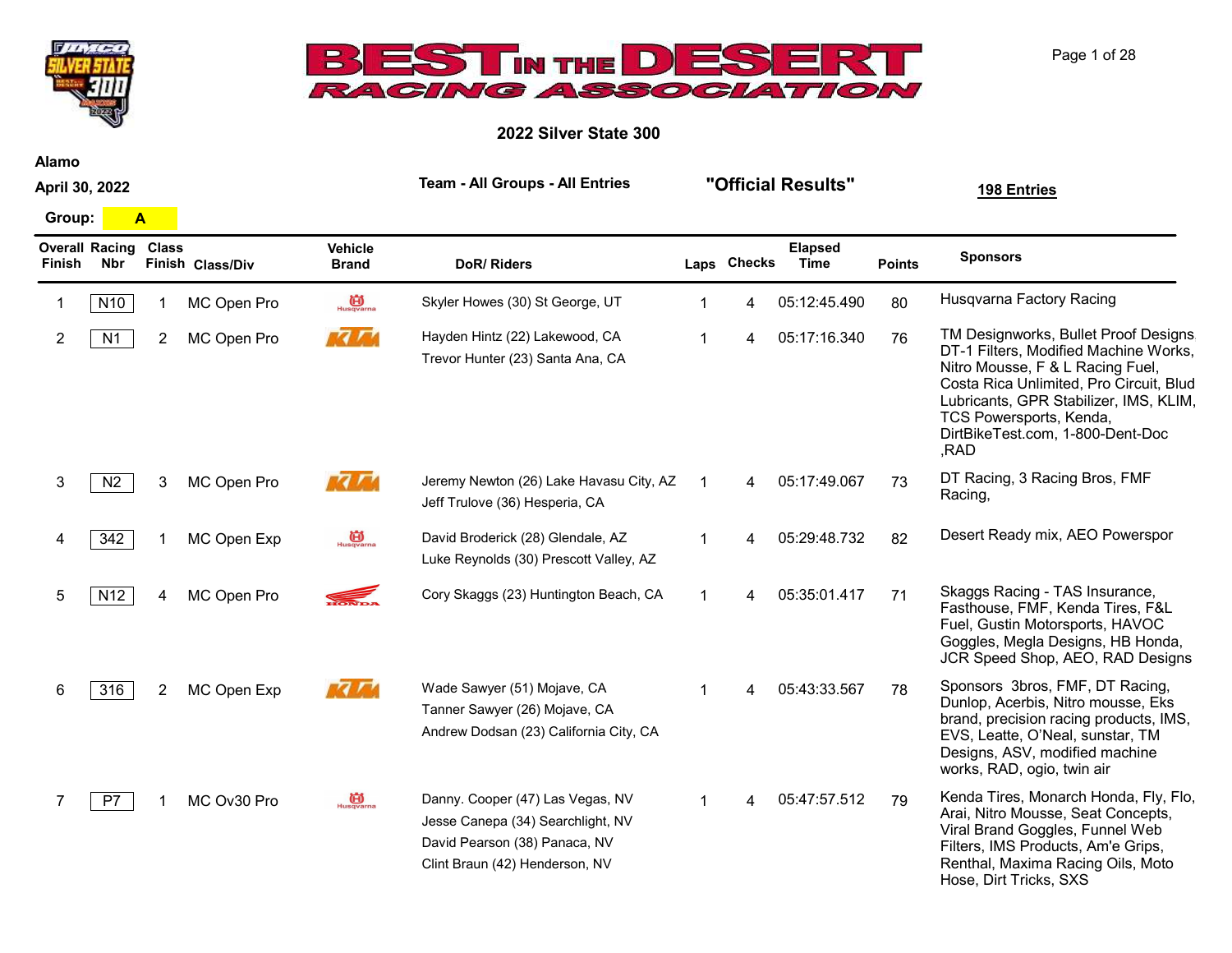



2022 Silver State 300

Alamo

April 30, 2022

Group: A

| <b>Finish</b> | <b>Overall Racing</b><br>Nbr | <b>Class</b>   | Finish Class/Div     | <b>Vehicle</b><br><b>Brand</b> | DoR/Riders                                                                                                      |   | Laps Checks | <b>Elapsed</b><br>Time | <b>Points</b> | <b>Sponsors</b>                                                                                                                               |
|---------------|------------------------------|----------------|----------------------|--------------------------------|-----------------------------------------------------------------------------------------------------------------|---|-------------|------------------------|---------------|-----------------------------------------------------------------------------------------------------------------------------------------------|
| 8             | X13                          |                | <b>MC 399 Pro</b>    | 77 M                           | Jarrod Wheeler (45) Henderson, NV<br>Janten Reber (36) Bunkerville, NV<br>Treyden Beard (20) Diamond Valley, UT | 1 | 4           | 05:51:06.907           | 78            | Frontline Suspension, IMS, Dirt Rider<br>Designs, Fasst Company, Rubicon<br>Mechanical, Oneal,                                                |
| 9             | J16                          |                | MC IM Pro            |                                | Zach Myers (31) Laveen, AZ                                                                                      |   |             | 05:54:44.658           | 81            | Myers Family Racing, TBT, FLO,<br>Five18 Designs, Bothwell Transport,<br><b>Desert Fanatics</b>                                               |
| 10            | 314                          | 3.             | MC Open Exp          | <b>SYAMAHA</b>                 | Richard Gray (41) Blythe, CA<br>Brad Millikan (42) Queen Creek, AZ                                              | 1 | 4           | 05:59:17.995           | 75            | Lusk Plumbing, Copland Electric, 304<br>Kustoms, Hookup MTS, Ahumanda<br>family, brisco MS, 2CR Cattle, Spy,<br>Tribe Mx, Desert Veiw windows |
| 11            | P <sub>55</sub>              | $\overline{2}$ | MC Ov30 Pro          | Husqvarna                      | Chris Brown (39) Las Vegas, NV<br>Jessie Canapa (39) Las Vegas, NV                                              | 1 | 4           | 06:01:37.997           | 75            | Reno Racing, IMS, Btosports, GPR                                                                                                              |
| 12            | 318                          | 4              | MC Open Exp          | <b>ROWLER</b>                  | Steven. Machado (31) Hesperia, CA<br>Dan Lick (35) Hesperia, CA                                                 | 1 | 4           | 06:07:20.311           | 73            | AVID Cycles, FXR Racing, Gaerne<br>USA, Ogio, Matrix Concepts, Twin Air,<br><b>STI Tires</b>                                                  |
| 13            | F <sub>23</sub>              |                | <b>MC Family Exp</b> | <b>77 A</b>                    | Aaron Volle (34) Penryn, CA<br>Alden Volle (25) Penryn, CA                                                      | 1 | 4           | 06:08:11.570           | 78            | BajaBubba, Bubbas Express Carwash                                                                                                             |
| 14            | 317                          | 5              | MC Open Exp          | <b>READER</b>                  | Travis Dillon (34) Ramona, CA<br>Jeffrey Row (28) Prescott Valley, AZ<br>Robert Glines (28) Prescott Valley, AZ | 1 |             | 06:08:36.634           | 72            | Rowley White RV, AHM factory<br>services, IMS, RK Excel, Seal Savers,<br>Flow vision, Kenda, Maxima oils, Twin<br>air, Moose                  |
| 15            | 214                          |                | <b>MC 399 Exp</b>    | <b>Unknown</b>                 | Starley. Stevens (52) Unk,<br>Taylor Stevens (28) Ogden, UT<br>Shania Stevens (26) Ogden, UT                    | 1 | 4           | 06:13:16.339           | 77            |                                                                                                                                               |
| 16            | X88                          | 2              | <b>MC 399 Pro</b>    | $\bm{7}$                       | Breyland Hellebrand (19) Las Vegas, NV<br>Blake Hellebrand (13) Las Vegas, NV<br>Drew Davis (18) Las Vegas, NV  |   |             | 06:21:24.289           | 74            | <b>Desert Diamond Industries</b>                                                                                                              |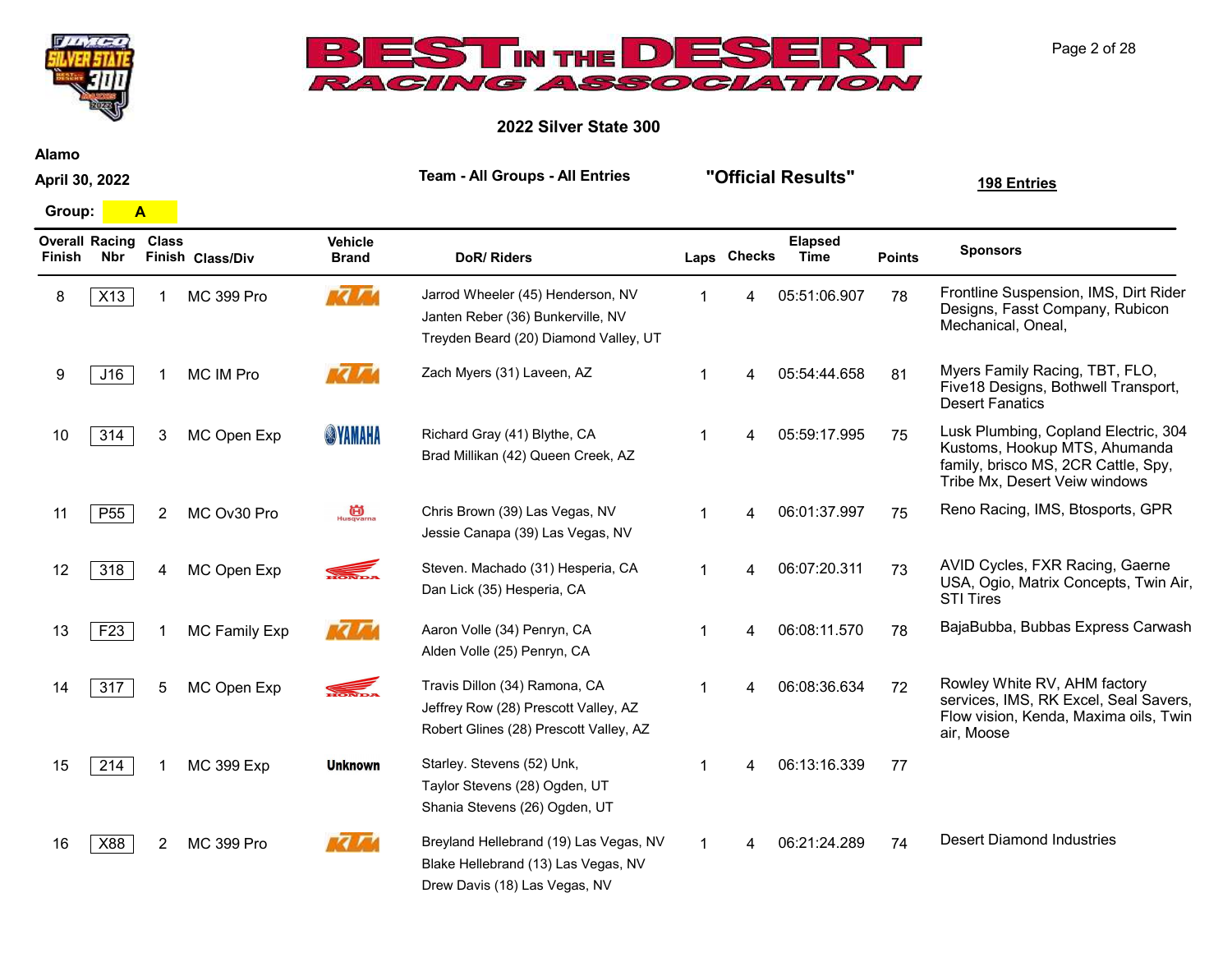

25  $\overline{O35}$  3 MC IM Exp  $\overline{B}_{\text{Higgsons}}$  Brian Robinson (39) American Fork, UT  $\overline{1}$  1 4 06:52:40.454 76



Page 3 of 28

**TANTE**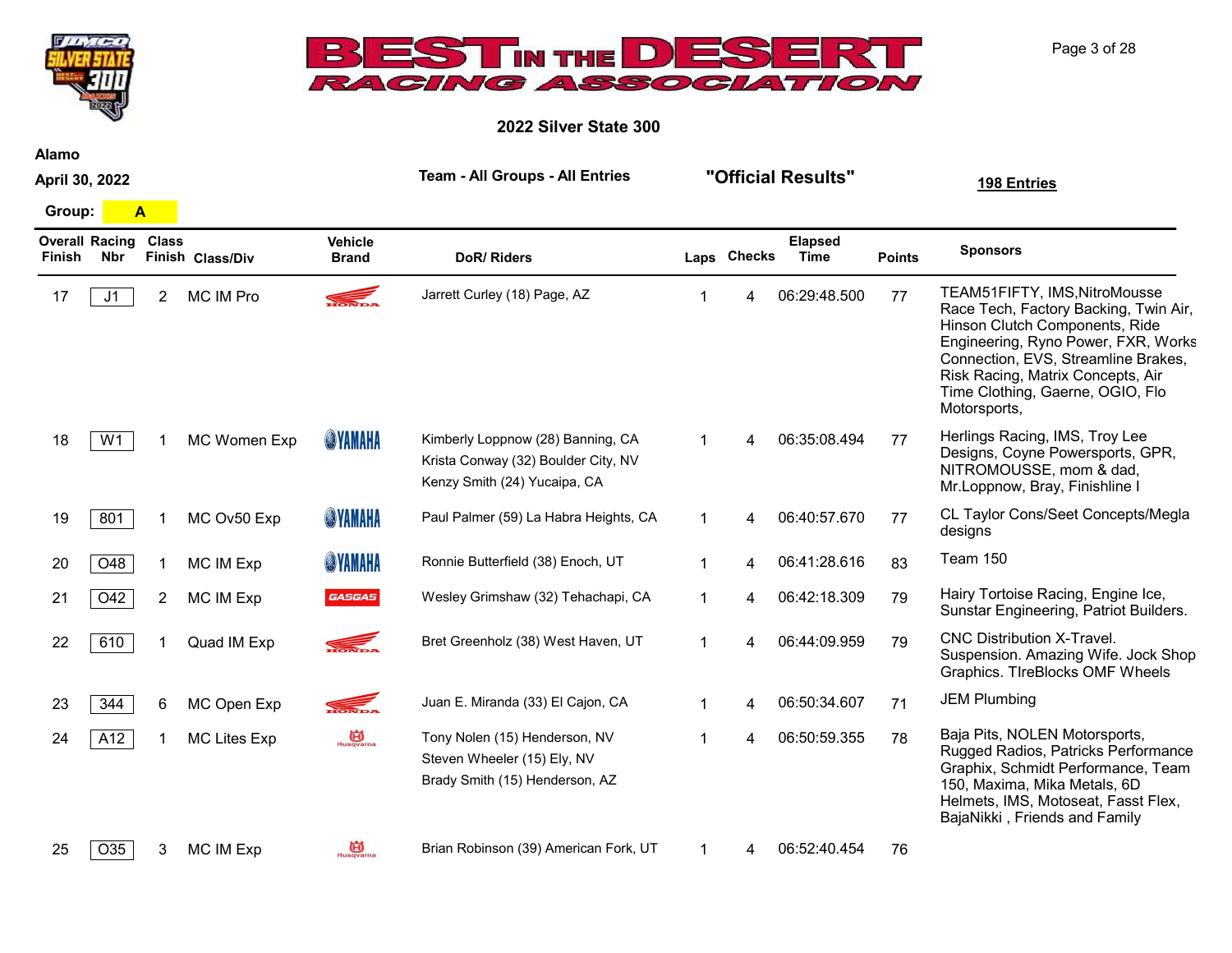

Alamo

April 30, 2022

**TANTE** 

Overall Racing Class Finish Nbr 26 J47 3 MC IM Pro MAMA Dustin Vasquez (29) N. Las Vegas, NV 1 4 06:57:55.670 74 Fly Racing, Kenda Tires, Hinson Clutch, IMS, FMF, All Balls Racing Group, Truck and RV Repair of Las Vegas, Beyond The Wake, Dirty attire, SHELLEYCAKESLV, Dirtys Race Prep and Fabrication, Blais Racing Services 27 444 1 Quad Exp WINNING Alan Romans (52) Pahrump, NV 1 4 06:58:30.829 78 Romans Brothers, G1 products, Ropin 4 Flat cattle co. Mf'n Bingo Racing Alan Romans (52) Pahrump, NV Jason Romans (49) Blue Diamond, NV Quad Exp 28 678 2 Quad IM Exp WAMAHA David Arnold (46) Reno, NV 1 4 07:03:18.897 75 29 J10 4 MC IM Pro Michael Campeau (56) Lebec, CA 1 4 07:04:12.635 72 Star Cycle 30 J11 5 MC IM Pro Colton Goldon Scudder (26) Sparks, NV 1 4 07:10:20.455 71 SCUDDERS PERFORMANCE, FLY RACING, BIG VALLEY HONDA, KEEP IT DIRTY, BLUD LUBRICANTS, FLOW VISION, DDC RACING, WORKS CONNECTION, FMF, IMS, UNCANNA, BUB RUB RACING Colton .. Scudder (26) Sparks, NV 31 O7 4 MC IM Exp 8 M2 3 Sam Cutler (30) Coalville, UT 4 07:10:28.012 74 Spy, Dunlop, Wicked Family, Skullcandy, OGIO, IMS Products, Ryno Power, Slick Products, ODI, No-Toil Sam Cutler (30) Coalville, UT 32 357 1 MC Open Ama David Reynar (33) Cayon Lake, CA 1 4 07:15:33.612 68 mypaycheck.com Deman Racing Zackary Deman, Las Vegas, NV MC Open Ama 33 O113 1 MC IM Ama Paul Mumford (37) Leadville, CO 1 4 07:16:33.147 71 Leadville Ski Country 34 O63 2 MC IM Ama **MC IM Ama** Kellen Davies (31) Los Gatos, CA 1 4 07:20:19.642 67 Amazing Girlfriend Jessica 35 423 2 Quad Exp Zachary. Hayward (42) Lemon Grove, CA 1 4 07:22:09.037 74 Ish Racing Quad Exp

Ismael Hernandez (42) Escondido, CA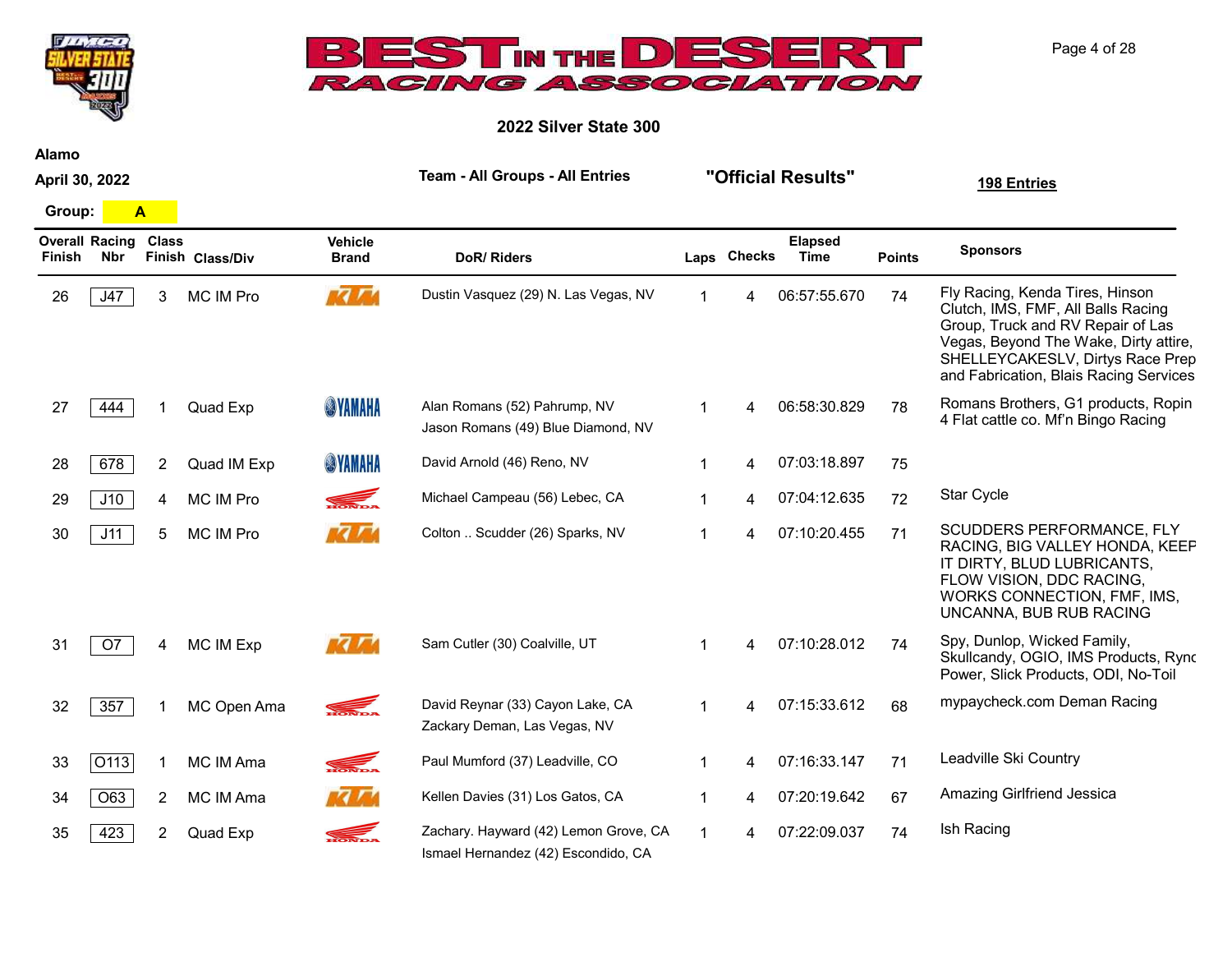



2022 Silver State 300

Alamo

April 30, 2022

Group: A

| <b>Finish</b> | <b>Overall Racing</b><br><b>Nbr</b> | <b>Class</b> | Finish Class/Div    | <b>Vehicle</b><br><b>Brand</b> | DoR/Riders                                                                                                     |   | Laps Checks | <b>Elapsed</b><br>Time | <b>Points</b> | <b>Sponsors</b>                                                                                                                                                                              |
|---------------|-------------------------------------|--------------|---------------------|--------------------------------|----------------------------------------------------------------------------------------------------------------|---|-------------|------------------------|---------------|----------------------------------------------------------------------------------------------------------------------------------------------------------------------------------------------|
| 36            | O37                                 | 5            | <b>MC IM Exp</b>    |                                | Taylor Baker (38) Henderson, NV                                                                                |   | 4           | 07:22:28.283           | 73            | Precision Aerial Services, Retro<br>Off-Road Racing, Black & Baker, SDB<br><b>WOODWORKING</b>                                                                                                |
| 37            | A03                                 | 2            | <b>MC Lites Exp</b> |                                | Ethan Drake (14) Henderson, NV<br>Austin Farley (17) San Marcos, CA                                            |   | 4           | 07:36:18.592           | 74            | Baja Pits, Frontline Suspension Fasst<br><b>Company Oflaherty Plumbing IMS</b><br>Scotts Performance Products Dirt<br>Rider Designs VP Racing Fuels Nolen<br>Motorsports Wheeler Motorsports |
| 38            | 397                                 | 2            | MC Open Ama         | Husqvarna                      | Nick Lake (37) Lake Elsinore, CA<br>Nathan Gravelle (35) Ramona, CA<br>Aaron Hallenbeck (42) Lake Elsinore, CA |   | 4           | 07:42:04.346           | 64            | RVMD, Craig Cycle Wurx, Uncanna,<br>Oneal, Warrior Built, VetMx, Go Pro,<br>IMS, TBDMX,                                                                                                      |
| 39            | O34                                 | 6            | <b>MC IM Exp</b>    | <b>SYAMAHA</b>                 | Greg Lyles (32) Colorado Springs, CO                                                                           |   | 4           | 07:43:25.253           | 72            | Enduro Spec, BRP, UNCANNA                                                                                                                                                                    |
| 40            | O <sub>56</sub>                     | 3            | MC IM Ama           | $\overrightarrow{B}$ Husqvarna | Christopher Randall (32) Houston, TX                                                                           |   | 4           | 07:51:31.759           | 64            | Mike Linderman Regina Randall<br>Ronald Randall Emma Randall<br>Clarissa Cleveland Vera Ohara Paul<br>Hughes Eagle River Polaris Arctic Cat<br>Alaska                                        |
| 41            | 493                                 |              | 3 Wheel Exp         | $\overline{\phantom{a}}$       | David Ham (50) Buckeye, AZ<br>Tommy Harris (51) Unk,<br>Tristen Jones (34) Phoenix, AZ<br>David Wylie, Unk,    |   | 4           | 08:00:34.206           | 77            | TPC Trikes, Elka, GPR, IMS, Lone<br>Star, Dasa, 100, Binghamton Honda,<br>Wicked Metal Design, Cheetah Tires,<br>Tire Blocks, Honda of Medford                                               |
| 42            | O83                                 | 4            | MC IM Ama           |                                | Rick Adair (56) Apache Junction, AZ                                                                            | 1 | 4           | 08:02:38.184           | 62            | <b>DSR Racing</b>                                                                                                                                                                            |
| 43            | O43                                 | 7            | MC IM Exp           |                                | Daniel Bott (44) Enoch, UT                                                                                     | 1 | 4           | 08:11:01.815           | 71            | Bott family                                                                                                                                                                                  |
| 44            | 807                                 |              | MC Ov60 Exp         | <b>SYAMAHA</b>                 | Kevin Clarke (62) El Paso, TX                                                                                  |   |             | 08:23:39.407           | 77            | Mafuzar Racing, Ole Crystal Bar Alpine<br>Texas, and Arturo Aguirre (Mechanic)                                                                                                               |

Page 5 of 28

Team - All Groups - All Entries "Official Results" 198 Entries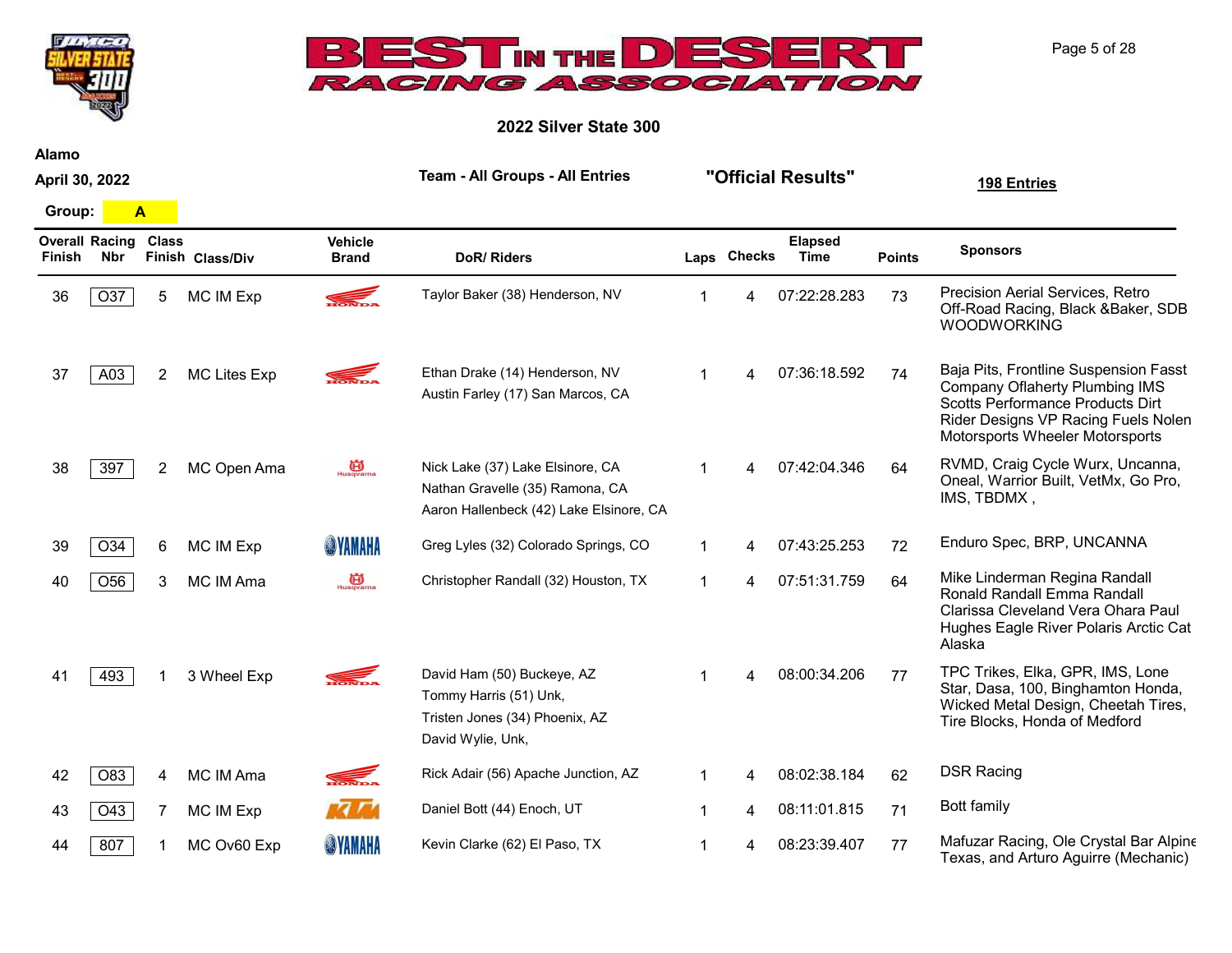



2022 Silver State 300

Alamo

April 30, 2022

Group: A

| Finish     | <b>Overall Racing</b><br>Nbr | Class | Finish Class/Div  | <b>Vehicle</b><br><b>Brand</b> | <b>DoR/Riders</b>                                                                                                                               |              | Laps Checks | <b>Elapsed</b><br>Time | <b>Points</b> | <b>Sponsors</b>                                                                                                                                                                             |
|------------|------------------------------|-------|-------------------|--------------------------------|-------------------------------------------------------------------------------------------------------------------------------------------------|--------------|-------------|------------------------|---------------|---------------------------------------------------------------------------------------------------------------------------------------------------------------------------------------------|
| 45         | 727                          |       | MC Ov40 Exp       | 77 A                           | Christopher Surowiec (48) Las Vegas, NV<br>Brian Brondyke (49) Las Vegas, NV                                                                    |              | 4           | 08:28:06.661           | 78            | Mom, Pops-uncle Chuck, aunt Sandi,<br>Brother,                                                                                                                                              |
| <b>DNF</b> | O81                          |       | DNF MC IM Ama     | <b>READER</b>                  | Joe Kidd (20) Chandler, AZ                                                                                                                      | 0            | 2           | 03:27:30.000           | 31            | Kidd Family Racing, City Service<br>Racing, Prairie Dogs MC, AHM<br>Suspension, BRP, Fasthouse                                                                                              |
| <b>DNF</b> | P74                          |       | DNF MC Ov30 Pro   | <b>Other</b>                   | Robby Brockman (34) El Cajon, CA<br>Josh  Row (32) Lakeside, CA<br>Ryan Wheeler (34) Lakeside, CA                                               | $\Omega$     |             | 01:16:00.000           | 42            | synthentic lawn solutions, duncan, gpr,<br>ims, roll design                                                                                                                                 |
| <b>DNF</b> | 614                          |       | DNF Quad IM Exp   | <b>SINAHA</b>                  | Kyle Standage (30) Lake Havasu City, AZ                                                                                                         | $\Omega$     |             | 01:22:00.000           | 42            | Standage Tire & Auto, Elka shocks,<br>Roll Deign, Maxxis Tires, Sunstar                                                                                                                     |
| <b>DNF</b> | 702                          |       | DNF MC Ov40 Exp   | <b>SELLER</b>                  | Vance Allen (50) Henderson, NV                                                                                                                  | $\mathbf{0}$ |             | 01:28:00.000           | 44            | MMC, Kenda, O'neal, Nitromousse                                                                                                                                                             |
| <b>DNF</b> | F11                          |       | DNF MC Family Exp | ■⋖<br><b>Kawasaki</b>          | Ron. Goodwin (55) Las Vegas, NV<br>Ryan . Goodwin (27) Las Vegas, NV<br>Ronnie Goodwin (30) Las Vegas, NV<br>Stephen Goodwin (52) Las Vegas, NV | $\mathbf{0}$ | 0           | 00:00:00.000           | 30            | Carter Powersports, DeCal Works,<br>Maxlima, TreePro, BC Clothing,<br>RADmx.com, IMS, Dubya, Team<br>Green, Total Body Fitness, 7one Crew,<br>Berluti, Scot Goggles Riding for<br>Charlotte |

Group: **B** 

| Finish | <b>Overall Racing Class</b><br>Nbr | Finish Class/Div | Vehicle<br><b>Brand</b> | DoR/Riders                                                                                                                    | Laps Checks | <b>Elapsed</b><br>Time | <b>Points</b> | <b>Sponsors</b>                                                                                                                                                    |
|--------|------------------------------------|------------------|-------------------------|-------------------------------------------------------------------------------------------------------------------------------|-------------|------------------------|---------------|--------------------------------------------------------------------------------------------------------------------------------------------------------------------|
|        | 1502                               | C/T Unl Car      | <b>Racer Eng</b>        | Cole Barbieri (24) Ukiah,<br>Nick Barbieri (52) Scottsdale, AZ<br>Chase Barbieri (18) Scottsdale, AZ<br>Brandon Biro, Unk, UN |             | 05:22:56.074           | 79            | BarX Motorsports Offroad, C+C<br>Motorsports, King Shocks, BF<br>Goodrich, Danzio Race Engines, Race<br>Engineering, Innovative Tire, North<br>Coast Wine, Fortin, |

Page 6 of 28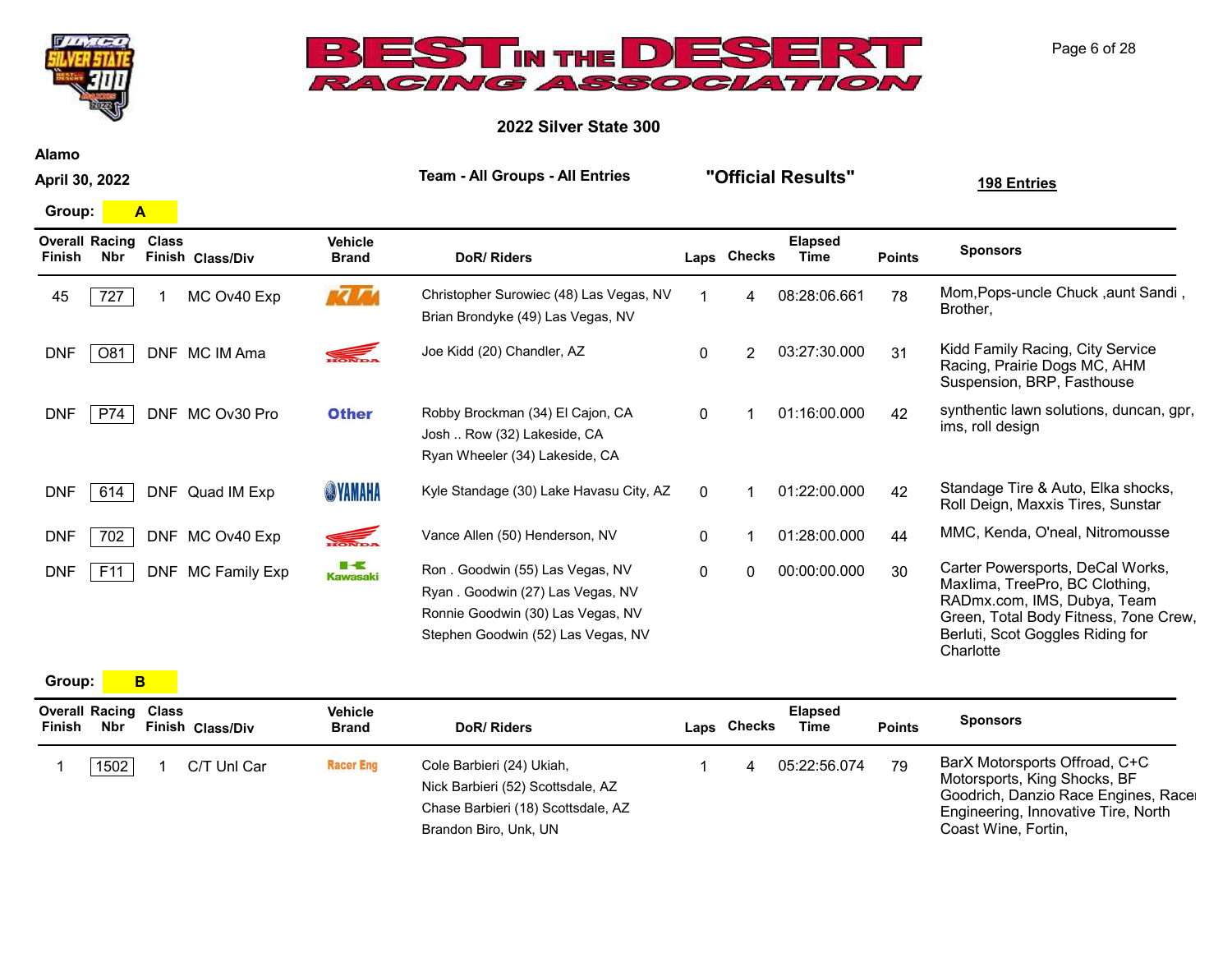



2022 Silver State 300

Alamo

April 30, 2022

Team - All Groups - All Entries "Official Results" 198 Entries

Group: **B** 

| <b>Finish</b> | <b>Overall Racing</b><br>Nbr | <b>Class</b>          | Finish Class/Div | <b>Vehicle</b><br><b>Brand</b> | DoR/Riders                                                                                                                               | Laps Checks | <b>Elapsed</b><br><b>Time</b> | <b>Points</b> | <b>Sponsors</b>                                                                                                                                                                             |
|---------------|------------------------------|-----------------------|------------------|--------------------------------|------------------------------------------------------------------------------------------------------------------------------------------|-------------|-------------------------------|---------------|---------------------------------------------------------------------------------------------------------------------------------------------------------------------------------------------|
| 2             | 1511                         | $\overline{2}$        | C/T Unl Car      | 反革命                            | Mitch Jr Gutherie (25) Glendora, CA                                                                                                      | 4           | 05:23:08.162                  | 75            | Polaris RZR, Red Bull, BFGoodrich,<br>KMC Wheels, 4 Wheel Parts, Walker<br>Evans Racing, Lonestar Racing, Rigid<br>Industries, VP Race Fuels, Super ATV.<br>PCI Radios, X Travel Suspension |
| 3             | 97                           |                       | C/T TT           |                                | Bj Baldwin (41) Las Vegas, NV<br>Brian. Crawford (32) Blythe, CA<br>Tori Nonaka (27) Las Vegas, NV                                       |             | 05:25:51.157                  | 85            | Brcc Toyo tires 1st phorm ultra wheels<br>king shocks                                                                                                                                       |
|               | 6119                         |                       | C/T 6100 Spec    |                                | Justin "bean" Smith (37) Las Vegas, NV<br>Frankie Randell (28) Las Vegas, NV<br>Cole Campbell, Las Vegas, NV                             |             | 05:33:29.100                  | 94            | <b>JBS Motorsports</b>                                                                                                                                                                      |
| 5             | 6146                         | $\mathbf{2}^{\prime}$ | C/T 6100 Spec    | <b>City of the T</b>           | Brent Fox (54) Highland, UT<br>Jason Farrell (40) Las Vegas, NV                                                                          |             | 05:36:59.559                  | 90            | herbst fab bfg rpi king shocks fx<br>construction                                                                                                                                           |
| 6             | 1075                         |                       | C/T 1000 Lim C   | <b>ALUMICRAFT</b>              | Preston Brigman (36) Lehi, UT<br>Dannel . Brown (23) Highland, UT                                                                        |             | 05:37:17.727                  | 83            | alumacraft bfg mach one race prep fx<br>construction                                                                                                                                        |
|               | 27                           | $\mathbf{2}^{\prime}$ | C/T TT           | Ford                           | Steve Olliges (59) Las Vegas, NV<br>Dustin Orth (40) Las Vegas, NV<br>Mark Newhan (55) San Diego, CA<br>Jason Bateman (37) Las Vegas, NV | 4           | 05:37:33.789                  | 81            | Fox, BFG, KMC, VP, Geiser Bros,<br>Dougan's Racing Engines, RDE, KC<br>Hilites, Ford Performance, Pro Eagle<br>Jacks, Team Ford                                                             |
| 8             | 86                           | 3                     | C/T TT           | <b>TBRENTHEL</b>               | Sterling. Miller (35) Ackerly, TX<br>Austin Nesloney (32) Ackerly, TX                                                                    |             | 05:37:49.909                  | 78            | <b>Silver Spur Energy Services</b>                                                                                                                                                          |
| 9             | 12                           |                       | C/T TT           | Telser                         | Robert Johnston (47) Ooltewah, TN<br>Brady Kelly (28) Lake Elsinore, CA                                                                  |             | 05:38:02.275                  | 76            | Chattanooga Whisky                                                                                                                                                                          |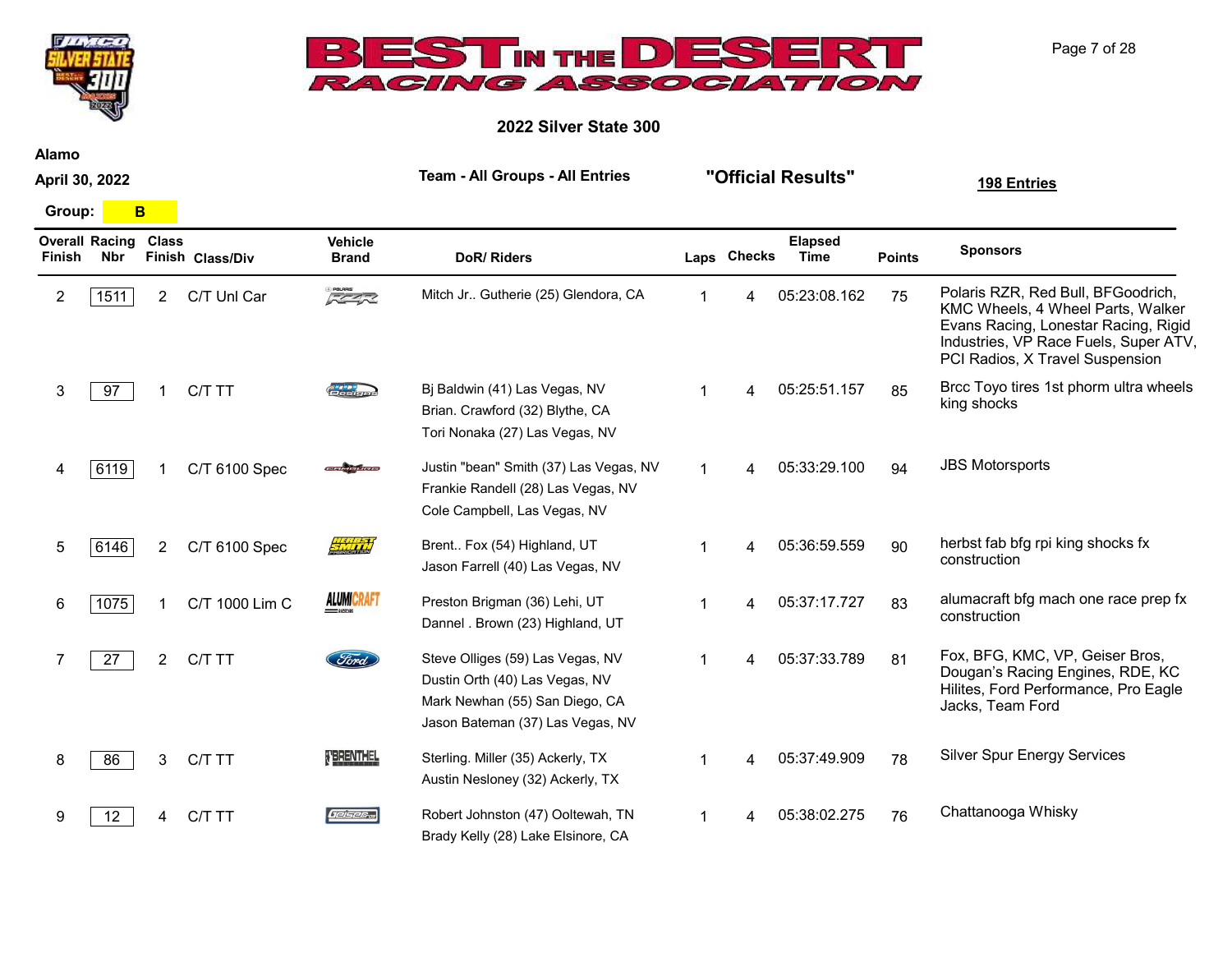



2022 Silver State 300

Alamo

April 30, 2022

Group: **B** 

| Finish | <b>Overall Racing</b><br>Nbr | <b>Class</b>   | Finish Class/Div | <b>Vehicle</b><br><b>Brand</b> | DoR/Riders                                                                                                                   | Laps Checks | <b>Elapsed</b><br>Time | <b>Points</b> | <b>Sponsors</b>                                                                                                                                                                 |
|--------|------------------------------|----------------|------------------|--------------------------------|------------------------------------------------------------------------------------------------------------------------------|-------------|------------------------|---------------|---------------------------------------------------------------------------------------------------------------------------------------------------------------------------------|
| 10     | 18                           | 5              | C/T TT           | <b>Oeiser</b> os               | Nic Whetstone (31) Modesto, CA<br>Tommy Phelen (40) Clovis, CA<br>Bryan Hanson (55) Calexico, CA                             | 4           | 05:41:49.471           | 75            | Rubik Racing, Rubik Built, Cencal<br>Builders, Bowen Demolition, Geiser<br><b>Bros</b>                                                                                          |
| 11     | 6188                         | 3              | C/T 6100 Spec    |                                | Miles. Miller (20) San Clemente, CA<br>Joey Ruffo (26) Las Vegas, NV                                                         |             | 05:42:01.444           | 87            | Miller Construction, Trail Ready<br>Wheels                                                                                                                                      |
| 12     | 1080                         | $\overline{2}$ | C/T 1000 Lim C   | <b>Custom</b>                  | Peter Hajas (62) Wayzata, MN<br>Elijah Ronning (30) Minneapolis, MN                                                          | 4           | 05:44:33.066           | 79            | Tensor                                                                                                                                                                          |
| 13     | 1043                         | 3              | C/T 1000 Lim C   | <b>ALUMICRAFT</b>              | Michael R. Taylor (28) Homeland, CA<br>Juan C. Leyva (34) Hemet, CA                                                          | 4           | 05:48:25.528           | 76            | Dieseltech1.com, Top of the line fab,<br>Podium Prep Service, Hot-Wire,<br>HAVOC Racing Co                                                                                      |
| 14     | 1035                         | 4              | C/T 1000 Lim C   | <b>ALUMICRAFT</b>              | Mike Coulter (51) Las Vegas, NV                                                                                              |             | 05:50:30.070           | 74            | RIGID, Raceline Wheels, Rugged<br>Radios, PRP, Full Throttle                                                                                                                    |
| 15     | 6149                         | 4              | C/T 6100 Spec    | <b>TBRENTHEL</b>               | Sam Berri (68) Murphys, CA<br>Jason Berri (41) Copperopolis, CA                                                              | 4           | 05:52:44.245           | 85            | Brenthel, PCI, King Shot, Baja<br>Designs, Trail Ready                                                                                                                          |
| 16     | 6110                         | 5              | C/T 6100 Spec    | <b>TBRENTHEL</b>               | Bryan Scheible (58) Georgetown, TX<br>Mary Scheible (55) Georgetown, TX                                                      | 4           | 05:55:48.913           | 84            | <b>MBS Racing</b>                                                                                                                                                               |
| 17     | 6181                         | 6              | C/T 6100 Spec    | Ford                           | Rj. Merritt (26) Parker, AZ<br>Jake Larson (29) Parker, AZ<br>Randy Merritt (53) Parker, AZ<br>Chris Golding (45) Parker, AZ |             | 06:03:27.552           | 83            | @fkrodends @jamarbrakes<br>@hawkperformance @motulusa<br>@tncmachine @hughes.performance<br>@steelitcoatings @fordperformance<br>@shocktalk @monster_seal<br>@ultrawheelcompany |
| 18     | 6113                         |                | C/T 6100 Spec    | $5/2/5/2$ Free                 | Bear Nunley (21) Tulare, CA<br>Blaze Nunley (19) Tulare, CA                                                                  |             | 06:05:30.737           | 82            | Swift homes                                                                                                                                                                     |

Ben Diaz (41) Tulare, CA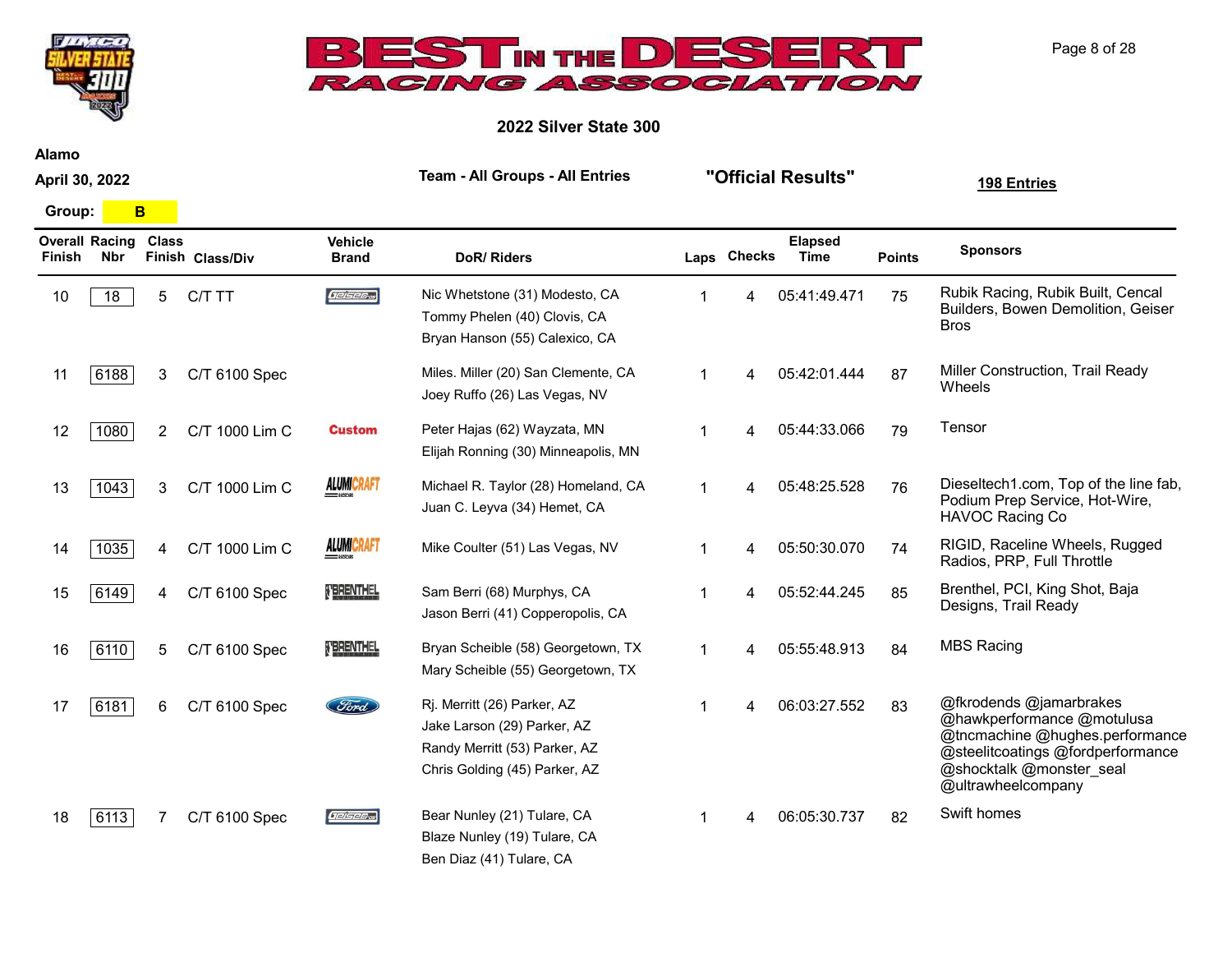



2022 Silver State 300

Alamo

April 30, 2022

Group: **B** 

| Finish | <b>Overall Racing</b><br><b>Nbr</b> | <b>Class</b> | Finish Class/Div | <b>Vehicle</b><br><b>Brand</b> | DoR/Riders                                                                                                                                      |   | Laps Checks | <b>Elapsed</b><br>Time | <b>Points</b> | <b>Sponsors</b>                                                                                      |
|--------|-------------------------------------|--------------|------------------|--------------------------------|-------------------------------------------------------------------------------------------------------------------------------------------------|---|-------------|------------------------|---------------|------------------------------------------------------------------------------------------------------|
| 19     | 1071                                | 5            | C/T 1000 Lim C   |                                | Michael Layne, Las Vegas, NV<br>Garrett Layne (37) Las Vegas, NV<br>Dalton Layne (21) Lvas, CA<br>Brandon Layne (30) Lvas, NV                   |   |             | 06:12:38.670           | 73            | <b>Excel Concrete</b>                                                                                |
| 20     | 72                                  | 6            | C/T TT           | <b>SOP</b>                     | Kevin Adler (55) Lake Havasu City, AZ<br>Dan West (45) Chula Vista, CA<br>Aaron Celiceo (49) San Diego, CA<br>Steven Celiceo (16) San Diego, CA |   |             | 06:13:53.809           | 74            | Adler Motorsports/Racing 905,                                                                        |
| 21     | 6160                                | 8            | C/T 6100 Spec    | Fisink                         | Jerry Herling (57) Yucaipa, CA<br>Bill O'hara (61) Boulder City, NV<br>Jeff Huff (55) Henderson, NV                                             |   |             | 06:14:02.853           | 81            | Fusion Offroad, HERLING RACING,<br>BFG, PRP, ULTRA WHEEL, HERLING<br>Construction                    |
| 22     | 6171                                | 9            | C/T 6100 Spec    | <b>Racer Eng</b>               | Chase Barbieri (17) Scottsdale, AZ<br>Nick Barbieri (52) Scottsdale, AZ<br>Chris Wall (54) Glendale, AZ                                         |   |             | 06:14:13.413           | 80            |                                                                                                      |
| 23     | 6150                                | 10           | C/T 6100 Spec    | FIEITA                         | Joseph Herling (20) Hemet, CA<br>Dave Heath (62) Las Vegas, NV                                                                                  | 1 |             | 06:14:42.884           | 79            | Fusion Off-Road. Herling racing. King<br>shocks. Jamar. Ultra wheel. BFG. PRP<br>seats. Mom and Dad. |
| 24     | 6180                                | 11           | C/T 6100 Spec    | <b>Geisen</b> a                | Rodney Huband (40) Austin, TX<br>David Binns (43) Las Cruces, NM<br>Bruce Bonestroo (58) Anthony, NM                                            |   |             | 06:15:03.120           | 78            | Huband Ranch, Binns Enterprises,<br>Geiser, King, BFG,                                               |
| 25     | 6194                                | 12           | C/T 6100 Spec    | FBRENTHEL                      | Joe Lombardo (59) Las Vegas, NV<br>Michael Halverson (65) Las Vegas, NV<br>Ryan Eaton (50) Unk,<br>Clint Malburg (53) Las Vegas, NV             |   |             | 06:18:52.519           | 77            | Snap Towing, Siegel Suites, Hal<br>Mechanical, WTD Construction                                      |

Page 9 of 28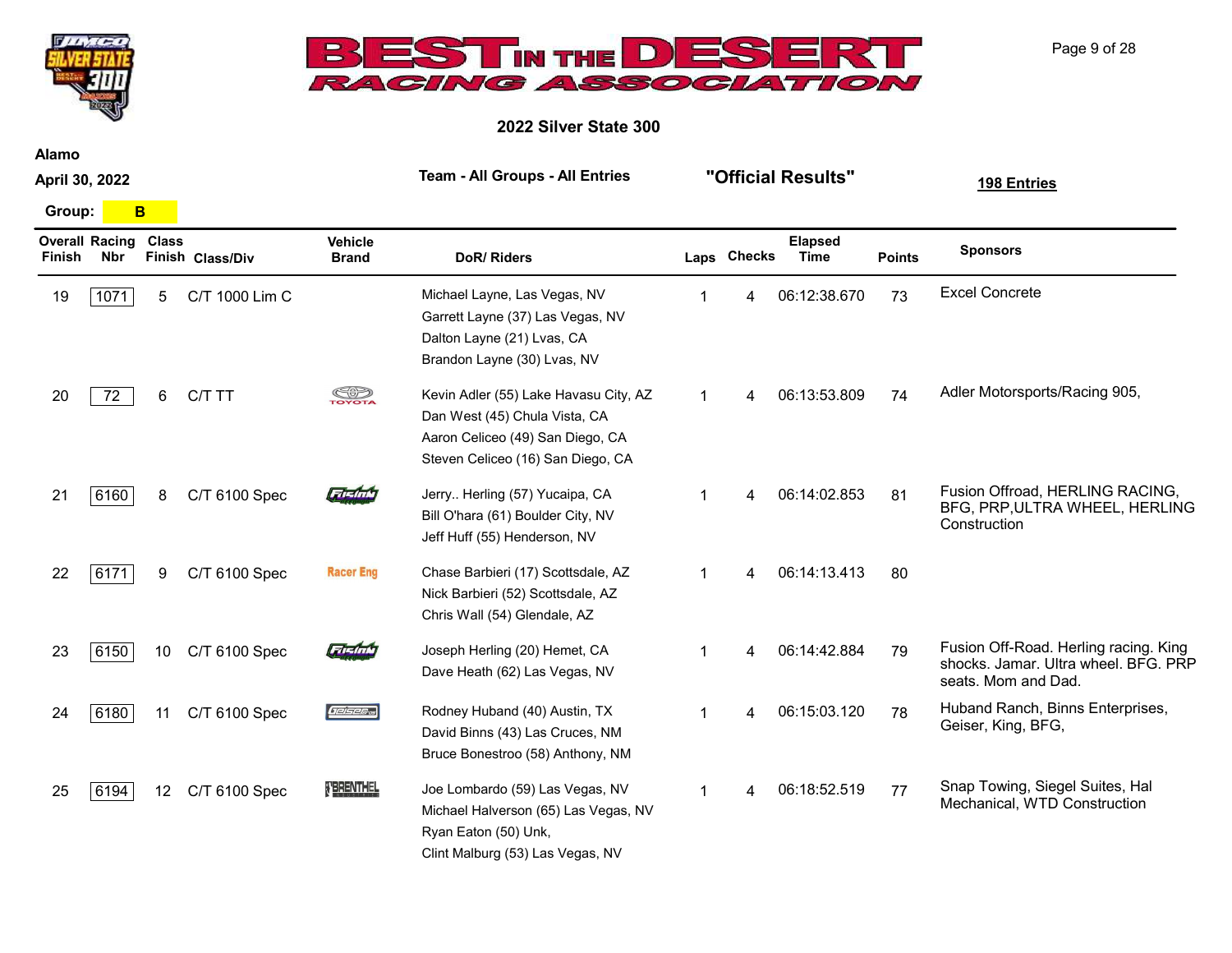



2022 Silver State 300

Alamo

April 30, 2022

Group: **B** 

| Finish | <b>Overall Racing</b><br>Nbr | <b>Class</b> | Finish Class/Div | <b>Vehicle</b><br><b>Brand</b> | <b>DoR/Riders</b>                                                                                                           |                | Laps Checks | <b>Elapsed</b><br>Time | <b>Points</b> | <b>Sponsors</b>                                                                                          |
|--------|------------------------------|--------------|------------------|--------------------------------|-----------------------------------------------------------------------------------------------------------------------------|----------------|-------------|------------------------|---------------|----------------------------------------------------------------------------------------------------------|
| 26     | 42                           |              | C/T TT           | $\sqrt{2}$                     | Ryan Prosser (15) Yorba Linda, CA<br>Jeremy Merrell (42) Anaheim Hills, CA                                                  |                | 4           | 06:23:34.973           | 73            | Amplex Racing, KMC Wheels, GBC<br>Tires, Sparco, Boxo Tools, Savage<br>UTV, Rugged Radios, Sealsavers    |
| 27     | 1015                         | 6            | C/T 1000 Lim C   | <b>Tatum</b>                   | James Ford (53) Topock, AZ<br>Johnny Pawling (29) Surprise, AZ<br>Ryan Aguilar (28) Yucca Vally, CA                         | -1             |             | 06:46:37.540           | 72            | Kevin McMullen Racing, Tri-Ace Tires,<br>KC HiLites, Raceline Wheels                                     |
| 28     | 6187                         | 13           | C/T 6100 Spec    | <b>TBRENTHEL</b>               | Jim Corcoran (50) Pinehurst, AZ                                                                                             |                |             | 06:49:26.843           | 76            |                                                                                                          |
| 29     | 7330                         |              | C/T Stk Mid      | CHEVROLET                      | Chad. Hall (59) Reno, NV<br>Chris Woo (48) Truckee, CA<br>Waqas Shafi (30) Kings Beach, CA<br>Nick Holmer (37) Reno, NV     |                |             | 07:07:35.668           | 77            | Chevy Performance, BF Goodrich,<br>Mobil 1, Multimatic, Tifco, KC,<br>Signpros,                          |
| 30     | 1230                         |              | C/T Stk Full     |                                | Sean Berryman (36) Reno, NV<br>Austin Hall (34) Sparks, NV<br>Waqas Shafi (30) Kings Beach, CA<br>Nick Holmer (37) Reno, NV |                |             | 07:26:21.415           | 77            | Chevy Performance, BF Goodrich,<br>Mobil 1, Multimatic, Tifco, KC,<br>Signpros,                          |
| 31     | 91                           | 8            | C/T TT           |                                | Alex Wacker (40) Decatur, TX<br>Josh England (35) Decaur, TX                                                                | -1             | Δ           | 07:54:10.657           | 72            | Toyo Tires, Method Race Wheels, Baja<br>Design, Magnaflow, PCI Radios,<br>Camburg, Full Throttle Battery |
| 32     | 8001                         |              | C/T Class 8      | Ford                           | Dave Shoppe (78) Lake Havasu, AZ<br>Linda Shoppe (70) Lake Havasu, AZ<br>Tony Becker (58) West Hills, CA                    | $\overline{1}$ | Δ           | 08:13:51.907           | 77            | Fox, Valley Auto Salvage, Valley<br>Towing & Recovery, Bowman Signs                                      |
| 33     | 6123                         | 14           | C/T 6100 Spec    | <b>TERENTHEL</b>               | David Ziegler (47) Reno, NV<br>Paul Ziegler (52) Las Vegas, NV<br>Wyatt . Ziegler (21) Reno, NV                             |                |             | 08:14:03.661           | 75            | DNA Carpentry, Reno Door and Trim,<br>Reno Motorsports, BF Goodrich                                      |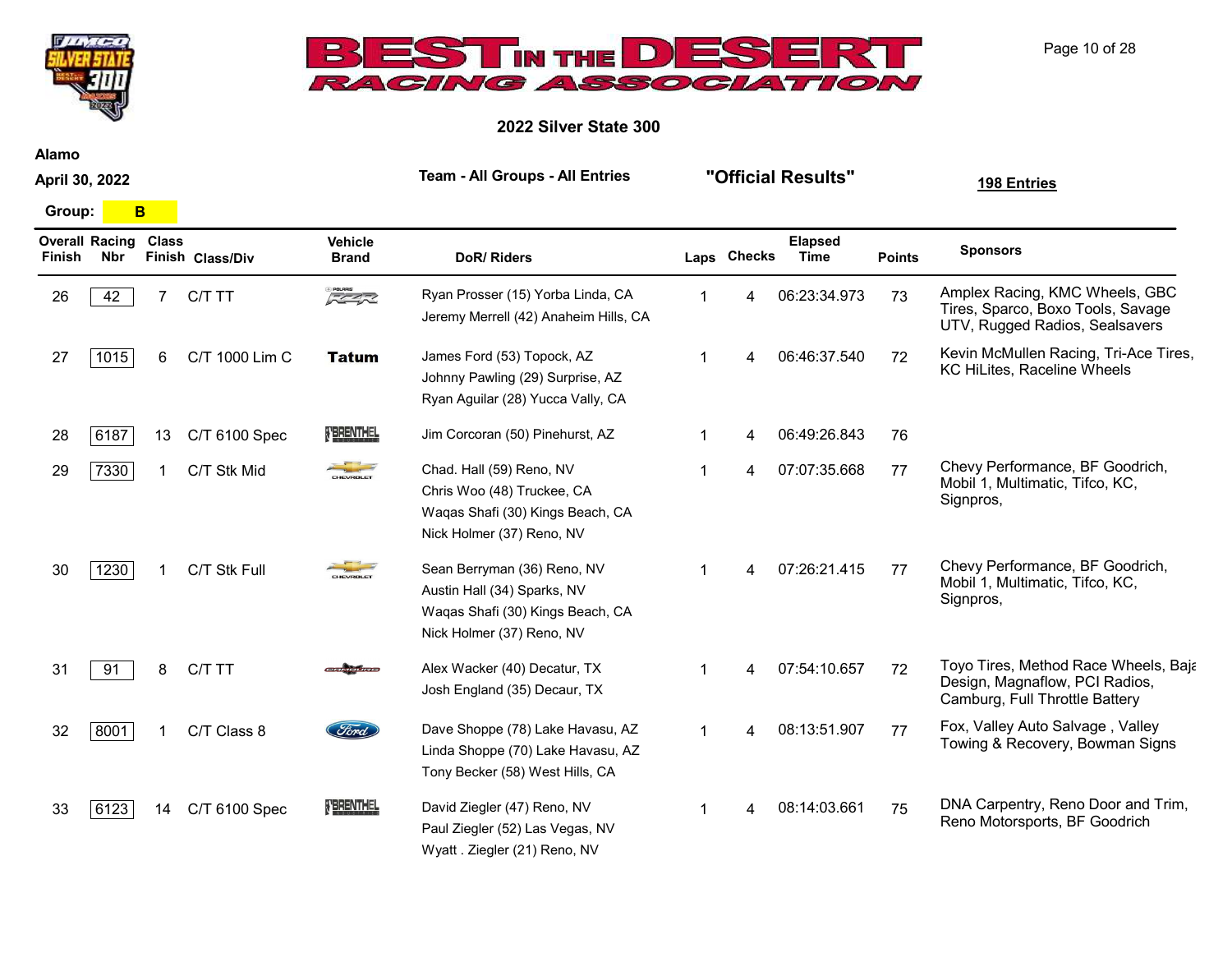



2022 Silver State 300

Alamo

April 30, 2022

Group: **B** 

| <b>Finish</b> | <b>Overall Racing</b><br><b>Nbr</b> | <b>Class</b> | Finish Class/Div   | <b>Vehicle</b><br><b>Brand</b> | <b>DoR/Riders</b>                                                                                                                             |          | Laps Checks    | <b>Elapsed</b><br><b>Time</b> | <b>Points</b> | <b>Sponsors</b>                                                                                                                                                    |
|---------------|-------------------------------------|--------------|--------------------|--------------------------------|-----------------------------------------------------------------------------------------------------------------------------------------------|----------|----------------|-------------------------------|---------------|--------------------------------------------------------------------------------------------------------------------------------------------------------------------|
| 34            | 7196                                | 1.           | C/T Lim Mid        | <b>SOP</b>                     | Bryson Bossley (24) Mesquite, NV<br>Kyle Teal (24) Mesquite, NV<br>Derek Fischer (41) Salt Lake City, UT<br>Fischer Curry (26) Mesquite, NV   |          |                | 08:46:02.918                  | 77            | <b>Buffalo Lumber Company</b>                                                                                                                                      |
| 35            | 6173                                | 15           | C/T 6100 Spec      | FBRENTHEL                      | Conner Mcmullen (21) Peoria, AZ<br>Jeneka Jenkins (42) Peoria, AZ<br>Kevin Mcmullen (49) Peoria, AZ                                           |          |                | 09:44:02.976                  | 74            | Brenthel Industries, Baja Kits, King<br>Shocks, Method Race Wheels, FK<br>Rod-Ends, Steel-IT Coatings, Maxima<br>USA, BFG Tires, Alcon Brakes, Rigid<br>Industries |
| 36            |                                     | 9            | C/T TT             | <b>FBRENTHEL</b>               | Kyle Jergensen (42) Perris, CA<br>Shawn Shanks (27) Perris, CA                                                                                |          | Δ              | 09:54:33.111                  | 71            | Brenthel Industries, Baja Kits, King<br>Shocks, Method Race Wheels, FK<br>Rod-Ends, Steel-IT Coatings, Maxima<br>USA, BFG Tires, Alcon Brakes, Rigid<br>Industries |
| 37            | 6193                                | 16           | C/T 6100 Spec      | <b>TBRENTHEL</b>               | Josh Horschel (29) Springville, NY<br>Louis Horschel (61) Springville, NY                                                                     |          | 4              | 10:02:52.290                  | 73            | Star Lake Construction, Horschel<br>Brothers Precision, Fluidampr,<br>Vibratech TVD, Buffalo Turbine,<br>Chautauqua Aircraft Sales                                 |
| 38            | 6143                                | 17           | C/T 6100 Spec      |                                | Cole Szlauko (19) Lakeway, TX<br>Mike Szlauko (47) Lakeway, TX<br>Dustin Canale (42) Oro Valley, AZ                                           |          |                | 10:23:08.018                  | 72            | Rugged, UPR, Curt Leduc Swap Meet,<br>RDC Classifieds, Dad                                                                                                         |
| <b>DNF</b>    | 1011                                |              | DNF C/T 1000 Lim C | <b>Custom</b>                  | John Van Hattem (41) Loveland, CO<br>Patrick Hardesty (39) Milliken, CO<br>Jason Dudley (43) Riverside, CA<br>John Te Velde (43) Syracuse, KS | $\Omega$ | $\mathfrak{p}$ | 02:54:00.000                  | 41            | Pico Motorsports, Syracuse Dairy,<br>Podium Prep Services, Fullmer Cattle,<br><b>Superior Livestock</b>                                                            |
| <b>DNF</b>    | 1550                                |              | DNF C/T Unl Car    | 121526.es                      | Bruce Binnquist (49) Costa Mesa, CA<br>Tanner Timblin (28) Costa Mesa, CA                                                                     | 0        |                | 01:01:00.000                  | 42            | BDI, GEISER, KWI, GATES FORCE,<br>STEEL RACING PRODUCTS, KING,<br>EVO, JAMAR, MOTUL, FLUID LOGIC,<br><b>METAL FX</b>                                               |

Page 11 of 28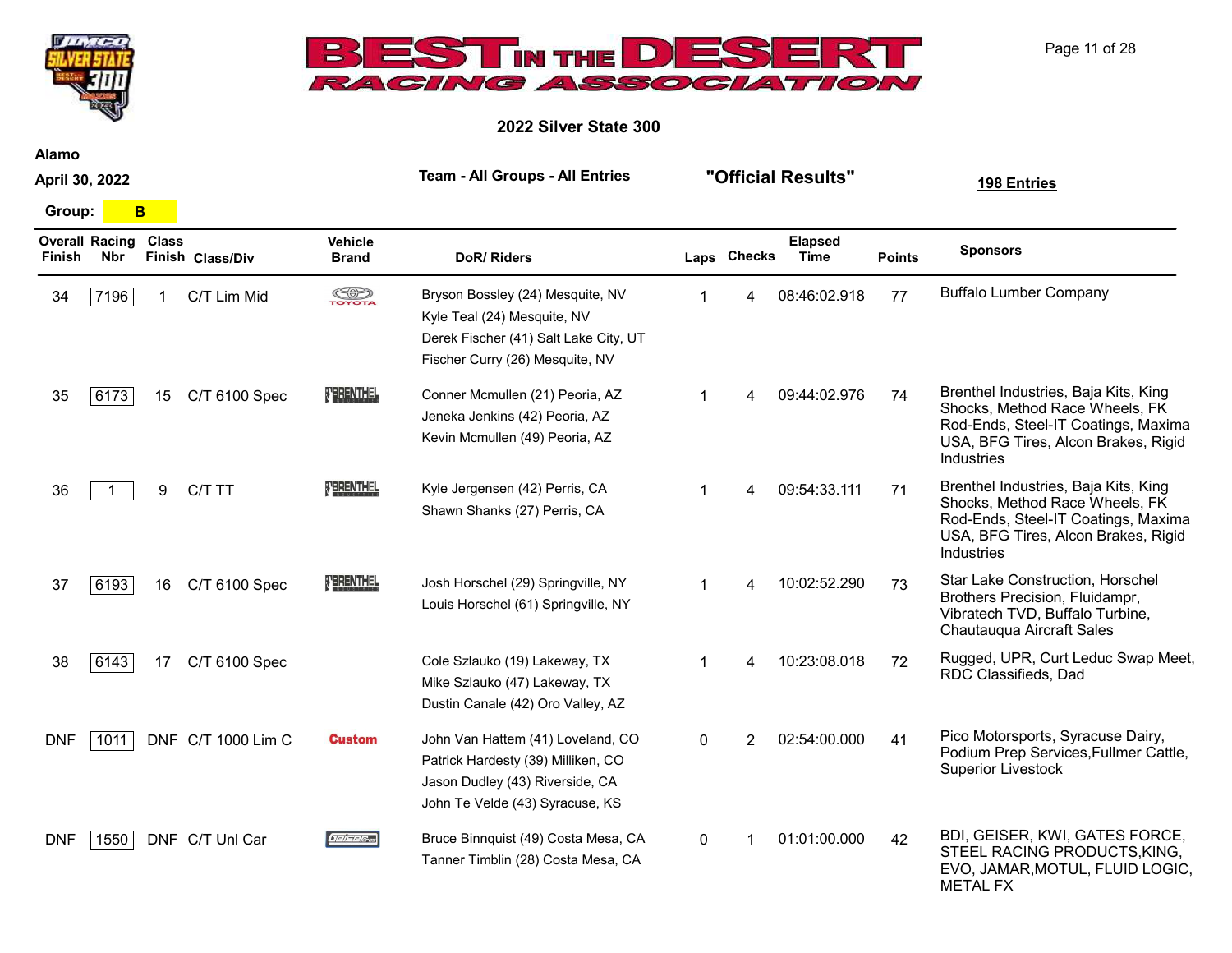



2022 Silver State 300

Alamo

April 30, 2022

Group: **B** 

| <b>Overall Racing</b><br>Nbr<br>Finish | <b>Class</b> | Finish Class/Div  | <b>Vehicle</b><br><b>Brand</b> | DoR/Riders                                                             |   | Laps Checks | <b>Elapsed</b><br>Time | <b>Points</b> | <b>Sponsors</b>                                                                                                                                                                                          |
|----------------------------------------|--------------|-------------------|--------------------------------|------------------------------------------------------------------------|---|-------------|------------------------|---------------|----------------------------------------------------------------------------------------------------------------------------------------------------------------------------------------------------------|
| <b>DNF</b><br>6152                     |              | DNF C/T 6100 Spec | FERENTHEL                      | Burt Jenner (43) Los Angeles, CA<br>Daniel Mikels (36) Portage, IN     | 0 |             | 01:05:00.000           | 41            | West La Dogs                                                                                                                                                                                             |
| <b>DNF</b><br>8181                     | DNF.         | C/T Sports        | <b>Custom</b>                  | Brad Block (47) Carlsbad, CA<br>Shaun Matteson (39) Valley Ctr, CA     | 0 |             | 02:42:00.000           | $\Omega$      | BKB and Associates, DCS Plastering<br>Iron Wood Home Designs                                                                                                                                             |
| <b>DNF</b><br>8178                     | <b>DNF</b>   | C/T Sports        | <b>Other</b>                   | Jason Bellinger (48) Unk,<br>Brett Fair, Elmira, OR                    | 0 | 0           | 00:00:00.000           | $\Omega$      | Parabellum RaceCraft, Edge<br>Construction Supply, Mighty Pies. LP<br>Egineering, KNAACK, General Tires                                                                                                  |
| <b>DNF</b><br>4163                     | <b>DNF</b>   | C/T 4100          | <b>Custom</b>                  | Reed Shaleen (17) Lake Elsinore, CA<br>Levi Lugo (33) Yucca Valley, CA | 0 | 0           | 00:00:00.000           | 30            | Herling Racing, Fusion Offroad,<br>Yokohama Tire, King Shocks, PRP<br>seats, CBR Performance, R2C Filters,<br>Allience Industries, Goliath Industries,<br>Jamar Brakes, Hostyle, AIM Sports<br>Data, SDG |

Group: C

| Finish | <b>Overall Racing</b><br>Nbr | <b>Class</b>          | Finish Class/Div | <b>Vehicle</b><br><b>Brand</b> | DoR/Riders                                                                   | Laps Checks | <b>Elapsed</b><br>Time | <b>Points</b> | <b>Sponsors</b>                                                                                                                                                                                               |
|--------|------------------------------|-----------------------|------------------|--------------------------------|------------------------------------------------------------------------------|-------------|------------------------|---------------|---------------------------------------------------------------------------------------------------------------------------------------------------------------------------------------------------------------|
|        | T950                         |                       | UTV Turbo Pro    | <i>can-am</i>                  | Vito Ranuio (42) Stockton, CA<br>Stefano Ranuio (37) Lodi, CA                | 4           | 05:46:16.326           | 106           | Lonestar Racing, Canam, Method,<br>Tensor, RCV, EVO, Rugged Radio,<br>Five18 design, ZRP                                                                                                                      |
|        | T898                         | $\mathbf{2}^{\prime}$ | UTV Turbo Pro    | <i>can-am</i>                  | Joe Terrana (21) Las Vegas, NV<br>Jason Montes (35) Trabuco Canyon, CA       | 4           | 05:47:49.436           | 102           | Lonestar racing, Patricks Signs, PCI<br>Radios, VP racing fuels                                                                                                                                               |
| 3      | T978                         | 3                     | UTV Turbo Pro    | <i>can-am</i>                  | Dustin Jones (37) Bossier City, LA<br>Dustin Henderson (37) Bossier City, LA | 4           | 05:51:31.688           | 99            | S3 Power Sports, Can Am, Monster<br>Energy, Baja Designs, FOX, Maxxis<br>tires, KMC Wheels, Evolution Power<br>Sports, PRP Seat, Rugged Radios,<br>Double E racing, XPS Oils, ZRP,<br>Factory UTV, Steinjager |

Page 12 of 28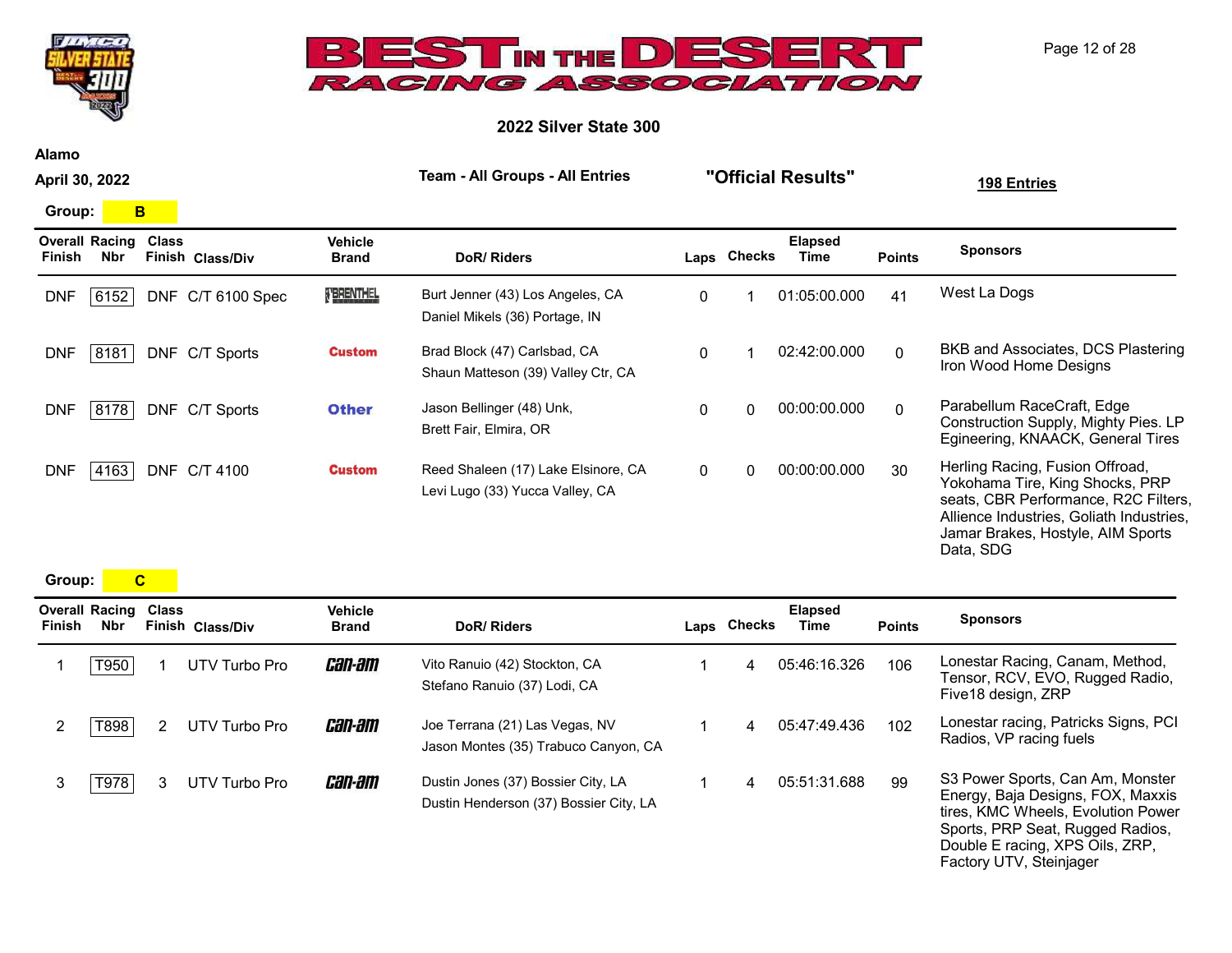



2022 Silver State 300

Alamo

April 30, 2022

Group: C

| <b>Finish</b> | <b>Overall Racing</b><br><b>Nbr</b> | <b>Class</b> | Finish Class/Div     | <b>Vehicle</b><br><b>Brand</b> | <b>DoR/Riders</b>                                                                                                                                                        |    | Laps Checks | <b>Elapsed</b><br>Time | <b>Points</b> | <b>Sponsors</b>                                                                                                                                                                                                                                                              |
|---------------|-------------------------------------|--------------|----------------------|--------------------------------|--------------------------------------------------------------------------------------------------------------------------------------------------------------------------|----|-------------|------------------------|---------------|------------------------------------------------------------------------------------------------------------------------------------------------------------------------------------------------------------------------------------------------------------------------------|
|               | 2910                                |              | UTV Tro Unl          | <i>can-am</i>                  | Chris Blais (41) Apple Valley, CA<br>Jeremy Gray (35) Hinkley, CA                                                                                                        |    |             | 05:52:00.474           | 103           | Blais Racing Services, Canam, Alsup<br>RD, Kenda, KWI Clutching, KMC<br>Wheels, Blud Lubricants, Eibach, UTV<br>Shocks, PCI, PMB, Turn 2 TV, Baja<br>Designs, Impact, Mastercraft, AIM, Tire<br><b>Balls</b>                                                                 |
| 5             | 2913                                | 2            | <b>UTV Tro Unl</b>   | <i>can-am</i>                  | Dan Fisher, Gilbert, AZ<br>Kyle Anderson (25) Gilbert, AZ<br>Garrick Lastra (46) Mesa, AZ                                                                                | 1  | 4           | 05:54:55.013           | 99            | Lonestar Racing, CanAm, Aims,<br>Alltech Motorsports, Tireballs, Five18<br>Design, PCI Radios, Method Race<br><b>Wheels, Tensor Tires</b>                                                                                                                                    |
| 6             | T903                                | 4            | <b>UTV Turbo Pro</b> | 反革命                            | Seth Quintero (19) San Marcos, CA<br>Colby Wemple (22) San Marcos, CA                                                                                                    | 1  | 4           | 05:55:17.401           | 97            | Redbull, Polaris Factory Racing,<br>BFGoodrich Tires, 4WP, KMC, Walker<br>Evans Racing, Rigid, Sparco, VP Race<br>Fuels, Lonestar Racing, Quintero<br>Racing, Trinity Racing, RWD, CB<br>industries, Rugged Radios                                                           |
|               | T911                                | 5            | <b>UTV Turbo Pro</b> | <i>can-am</i>                  | Cameron. Meister (17) California City, CA<br>Shamous . Smith (20) California City, CA<br>Josh Meister (44) California City, CA<br>Jason Meister (42) California City, CA | -1 | 4           | 05:55:21.147           | 96            | Lone Star, CAN-AM, Method, ZRP,<br>ITP, RCV, Baja-Designs                                                                                                                                                                                                                    |
| 8             | T877                                | 6            | <b>UTV Turbo Pro</b> | 医生长                            | Mikey Kelly (15) Anaheim Hills, CA<br>Douglas Allan (33) Lancaster, CA<br>Anthony Martinez (27) Anaheim Hills, CA                                                        | 1  | 4           | 05:58:03.585           | 95            | Polaris RZR, PCI Race Radios, Jamar<br>Performance, GBC Motorsports, Trinity<br>Racing, King Shocks, Raceline<br>Wheels, Lonestar Racing, Cage Wrx,<br>Candle Motorsports, DynoJet, Fineline<br>Suspension, Tire Blocks, PRP Seats,<br>Super ATV, Antigravity Batteries, UTV |
| 9             | 2927                                | 3            | <b>UTV Tro Unl</b>   | スクイズ                           | Trey Gibbs (20) Murrieta, CA<br>Trevor Beyers (25) Corona, CA                                                                                                            | 1. | 4           | 05:59:13.881           | 96            | KMC Wheels, EFXtires, Impact, Baja<br>Designs, KB Engineering, Self Made<br>Training Facility Las Vegas, VP Racing<br>Fuels, Polaris RZR, X Travel, Walker<br>Evens Racing, Sneeky SXS, Temecula<br>Motorsports, CSD Racing Products                                         |

Page 13 of 28

Team - All Groups - All Entries "Official Results" 198 Entries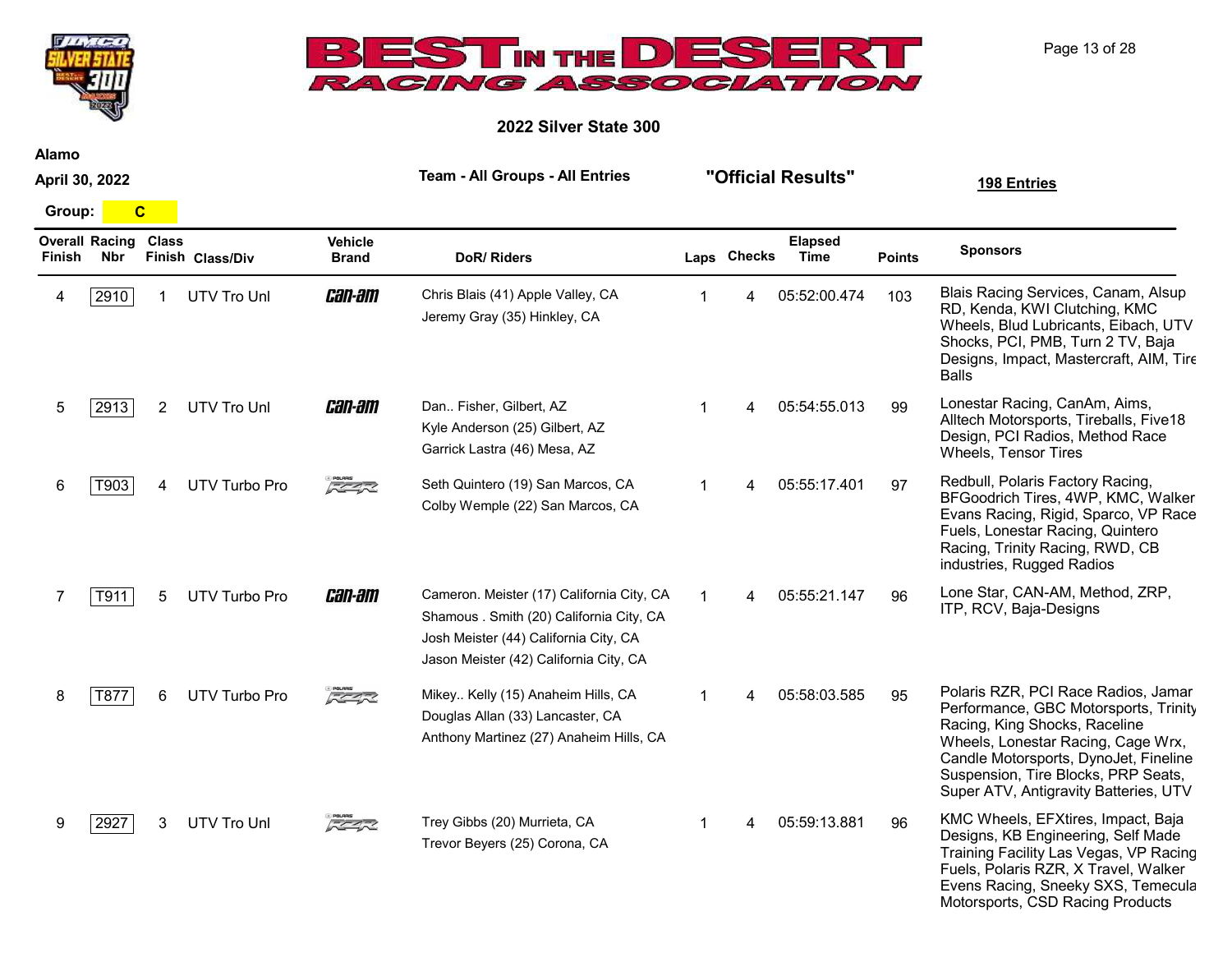



2022 Silver State 300

Alamo

April 30, 2022

Group: C

| Finish | <b>Overall Racing</b><br>Nbr | <b>Class</b> | Finish Class/Div | <b>Vehicle</b><br><b>Brand</b> | DoR/Riders                                                                                                          | Laps Checks | <b>Elapsed</b><br>Time | <b>Points</b> | <b>Sponsors</b>                                                                                                                                                                                                                                                                        |
|--------|------------------------------|--------------|------------------|--------------------------------|---------------------------------------------------------------------------------------------------------------------|-------------|------------------------|---------------|----------------------------------------------------------------------------------------------------------------------------------------------------------------------------------------------------------------------------------------------------------------------------------------|
| 10     | 2938                         | 4            | UTV Tro Unl      | <i>can-am</i>                  | Michael Mcfayden (16) Redlands, CA<br>Chris Mcfayden (40) Redlands, CA<br>Joey Gladism, Apple Valley, CA            |             | 06:00:44.821           | 94            | Pro-Craft Construction, Raceline, KWI,<br>Can-Am, Lonestar, Factory UTV, PCI,<br>EVO Powersports, ZRP                                                                                                                                                                                  |
| 11     | 2933                         | 5            | UTV Tro Unl      |                                | Jamie. Campbell (47) Fallbrook, CA<br>Eliott Watson (22) El Centro, CA<br>Trey Hernquist (22) Encinitas, CA         |             | 06:02:23.408           | 93            | RACECO-USA, YOKOHAMA, VISION<br><b>WHEEL, HONDA</b>                                                                                                                                                                                                                                    |
| 12     | T948                         |              | UTV Turbo Pro    | <i>can-am</i>                  | Matt Burroughs (53) Norco, CA<br>Bradley Howe (35) Lake Hughes, CA<br>Zach Burroughs (24) Norco, CA                 |             | 06:04:23.464           | 94            | Monster Energy, Can-Am, System 3,<br>Boxo USA, Baja Designs, Cognito<br>Motorsports, Eibach, Evo Powersports,<br>Factory UTV, Fuelsafe, Fox, Off the<br>Grid, OMF Wheels, Pro Eagle, PRP,<br>Rokblokz, Sparks, Summers Brothers,<br>Torco USA, Zollinger, Impact, Savage<br><b>UTV</b> |
| 13     | 1930                         |              | UTV N/A Pro      | FS-473                         | Max Eddy (39) Barstow, CA<br>Austin Eddy (18) Oak Hills, CA                                                         | 4           | 06:05:12.615           | 101           | 4wp Polaris yokohama KMC fox baja<br>designs Cryoheat Sparco VP racing<br>fuel maxima oil lakeside auto brokers<br><b>SMG</b>                                                                                                                                                          |
| 14     | T917                         | 8            | UTV Turbo Pro    | <i>can-am</i>                  | Jason Murray (39) Corona, CA                                                                                        |             | 06:05:44.037           | 93            | Can-Am, ITP, Raceline, Torco, SSV<br>Works, AIM, Summer Brothers, FOX,<br>AMR, Lonestar, Buggy Whips, 212<br>Gloves, Axxia, PCI Radio, PRP Seats,<br><b>SSV Works</b>                                                                                                                  |
| 15     | T986                         | 9            | UTV Turbo Pro    | 医生长                            | Larry Heidler (48) Moreno Valley, CA<br>Nicholas Granlund (49) Henderson, NV<br>Scott. Baker (43) Anaheim Hills, CA |             | 06:06:39.088           | 92            | Amplex Racing, Polaris GBC Method<br>Race Wheels Fox Shocks Romo<br>Motorsports VP Race Fuels Tire<br>Blocks Cross Motorsports Baja<br>Designs SLP Products Anti Gravity<br><b>Batteries RCV Axles PCI Radios</b><br>Legacy Ride Company San Diego<br>Powder and protective coating    |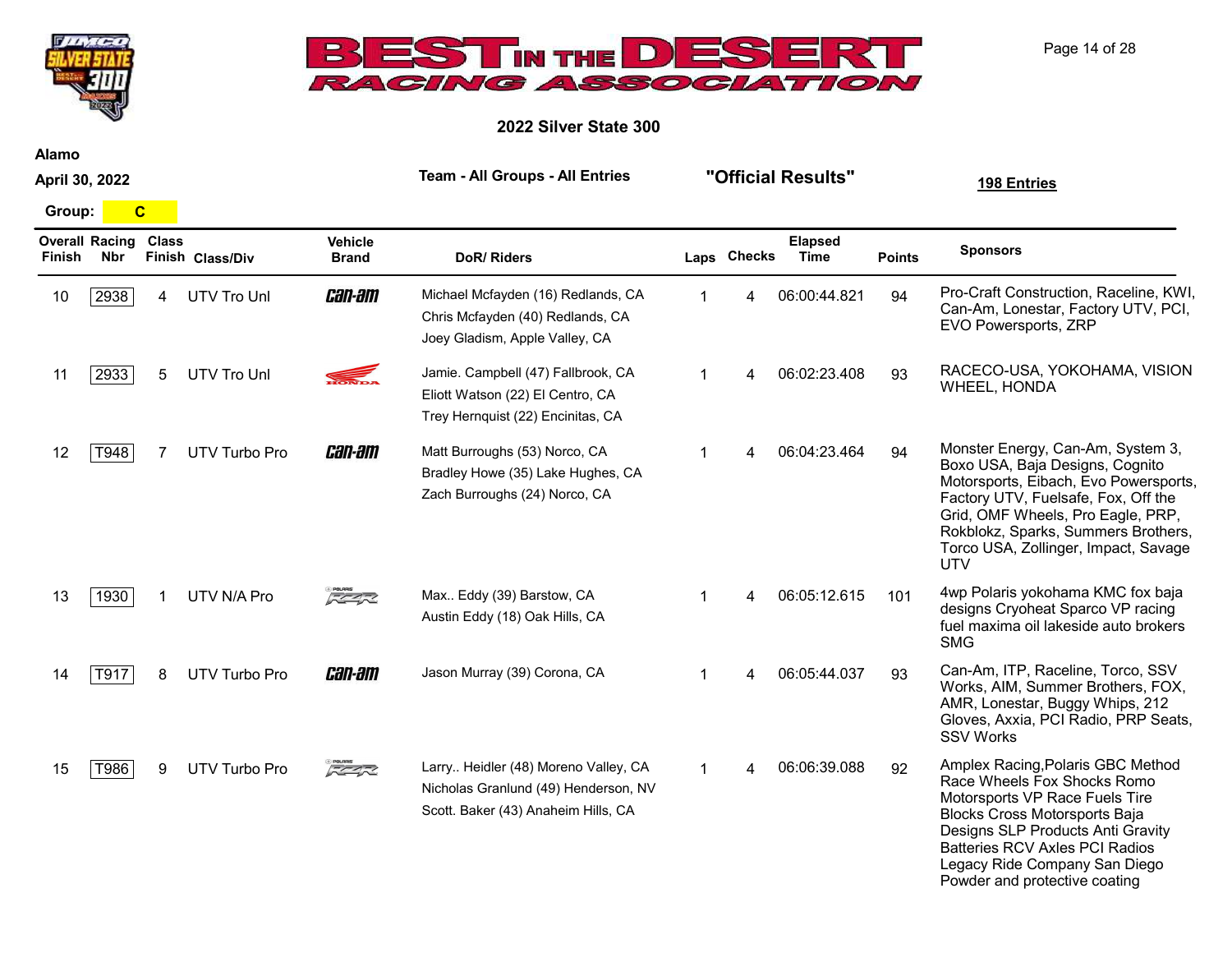



2022 Silver State 300

Alamo

April 30, 2022

Team - All Groups - All Entries "Official Results" 198 Entries

Group: C

| <b>Finish</b> | <b>Overall Racing Class</b><br>Nbr |                | Finish Class/Div     | <b>Vehicle</b><br><b>Brand</b> | <b>DoR/Riders</b>                                                   | Laps Checks | <b>Elapsed</b><br><b>Time</b> | <b>Points</b> | <b>Sponsors</b>                                                                                                                                                                                                                                                                |
|---------------|------------------------------------|----------------|----------------------|--------------------------------|---------------------------------------------------------------------|-------------|-------------------------------|---------------|--------------------------------------------------------------------------------------------------------------------------------------------------------------------------------------------------------------------------------------------------------------------------------|
| 16            | S906                               |                | <b>UTV Super Stk</b> | <i>can-am</i>                  | Mitchell  Alsup, Bakersfield, CA<br>Nick Blais (38) Bakersfield, CA | 4           | 06:06:44.208                  | 88            | Alsup Racing Development, Canam,<br>Vision Wheels, Blais Racing Services,<br>BajaHQ, UTV Shocks, Vision<br>Canopies, EVO, BLUD, Baja Designs,<br><b>BFG</b>                                                                                                                    |
| 17            | 1901                               | $\overline{2}$ | UTV N/A Pro          | 大学学习                           | Josh Row (32) Lakeside, CA<br>Preston Axford (34) Lakeside, CA      |             | 06:08:50.023                  | 97            | Polaris RZR, Yokohama Tires, Fox,<br>Kmc, Cognito, Rugged Radio, Savage<br>UTV, Matlock Racing, Switch Pro, Alba<br>racing, Tireballs, Simpson, Factory<br>UTV, NecksGen, Felix Race Prep,<br>Baja designs                                                                     |
| 18            | 2931                               | 6.             | <b>UTV Tro Unl</b>   | <i>can-am</i>                  | Trevor Leighton (29) Star, ID<br>Riley Riberio (29) Logan, UT       |             | 06:10:25.655                  | 92            | Leighton Motorsports, Maxxis, K&T<br>Performance, ZRP, Walker Evans,<br>Baja Designs, GBOOST, Can AM,<br>Rugged Radios, Sparco, Waymaker,<br><b>Fokus Graphics</b>                                                                                                             |
| 19            | S913                               | 2              | <b>UTV Super Stk</b> | 反革命                            | Chase Carr (14) Canyon Lake, CA<br>Bryan Carr (42) Canyon Lake, CA  |             | 06:10:39.484                  | 84            | Carr One Fabrications, GBC<br>Motorsports, DWT Racing, Tagger<br>Designs, Spy Optic, Gates GForce,<br>Action Sports Canopies, Demon<br>Powersports, AD Glass, West Coast<br>Motorsports, DS Customs, Sparco,<br>KMC, Seal Savers, Rugged Radios,<br>Rigid Industries, Polaris, |
| 20            | T991                               | 10             | <b>UTV Turbo Pro</b> | 反革命                            | Sierra  Romo (21) Henderson, NV<br>Wes Lefler (41) Las Vegas, NV    | $\mathbf 4$ | 06:11:39.245                  | 91            | Polaris RZR, Toyo Tires, SuperATV,<br>Walker Evans, Holz, Chupacabra, Baja<br>Designs, Proline Wraps, Antigravity<br>Batteries, Hostyle, PCI, Queen<br>Racing, VP Race Fuels                                                                                                   |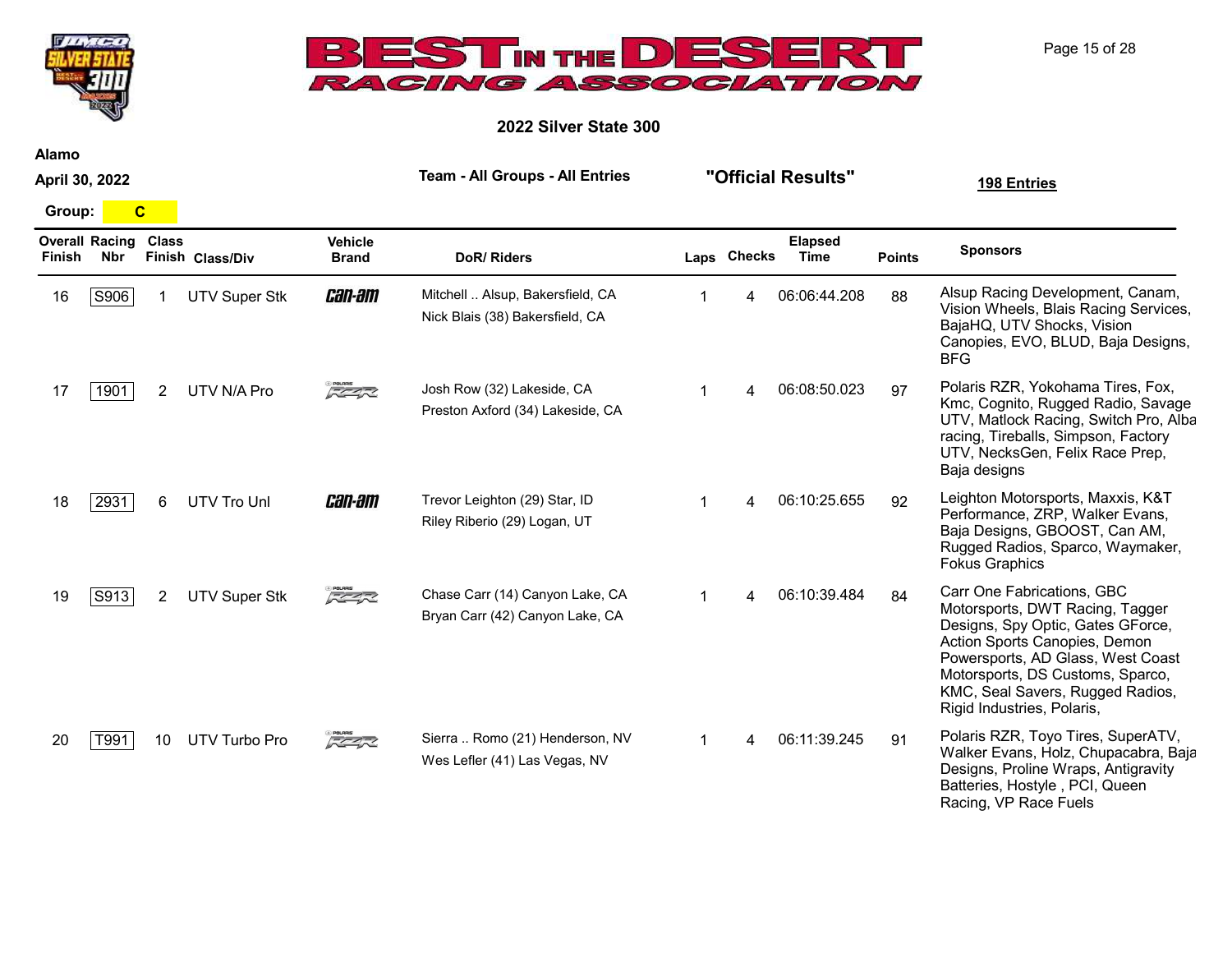

2022 Silver State 300

Alamo

April 30, 2022

Group: C

**THUGH** 

| <b>Finish</b> | <b>Overall Racing</b><br><b>Nbr</b> | <b>Class</b> | Finish Class/Div | <b>Vehicle</b><br><b>Brand</b> | <b>DoR/Riders</b>                                                                                    |                | Laps Checks | <b>Elapsed</b><br>Time | <b>Points</b> | <b>Sponsors</b>                                                                                                                                                                                                                                                        |
|---------------|-------------------------------------|--------------|------------------|--------------------------------|------------------------------------------------------------------------------------------------------|----------------|-------------|------------------------|---------------|------------------------------------------------------------------------------------------------------------------------------------------------------------------------------------------------------------------------------------------------------------------------|
| 21            | 1811                                | 3            | UTV N/A Pro      | 反革命                            | Ethan. Groom (15) Temecula, CA<br>Eric Dollente (42) El Centro, CA<br>Colbey Groom (49) Temecula, CA |                |             | 06:13:41.104           | 94            | Method Race Wheels, Tensor Tires,<br>Polaris RZR Factory Racing, 4WP<br>Official, Monster Energy, IMS, JTAS,<br>VP Racing Fuels, Maxima Oils,<br>Sparco, Temecula Motorsports, JVRP,<br>Troy Lee Designs, SC-14, Fox Shox,<br>Eibach Springs, Benchmark<br>Performance |
| 22            | 2993                                |              | UTV Tro Unl      | <i>can-am</i>                  | Joe. Fitos (62) Wellington, FL<br>Daniel Plaza (47) Wellington, FL                                   | 1              | 4           | 06:14:30.267           | 91            | FM Ventures, Lonestar Racing, Method<br>Wheels, Tensor Tires, RJS Racing<br>Equipment                                                                                                                                                                                  |
| 23            | 2967                                | 8            | UTV Tro Unl      | <i>can-am</i>                  | Jake Derner (36) El Dorado Hills, CA<br>Jason Crespillo (39) Colfax, CA                              | $\mathbf{1}$   | 4           | 06:15:36.803           | 90            | Sandcraft Tatum utv                                                                                                                                                                                                                                                    |
| 24            | 1957                                | 4            | UTV N/A Pro      | FE472                          | Austin Bolton (27) Corona, CA<br>Matthew Banuelos (42) Corona, CA                                    | 1              |             | 06:16:41.898           | 92            | POLARIS RZR MAXIMA OILS<br>Necksgen PCI AIM GEARWRENCH<br>MULTITOOL GRINDERS BAJA<br>DESIGNS, BF GOODRICH WALKER<br><b>EVANS</b>                                                                                                                                       |
| 25            | 2952                                | 9            | UTV Tro Unl      | 反革命                            | Jonathan Mcvay (46) Queen Creek, AZ<br>Mark Milne (51) Aztec, NM                                     | $\mathbf{1}$   | Δ           | 06:16:58.909           | 89            | McVay Racing, Lonestar Racing,<br>Maxxis Tires, Raceline Wheels, Rustic<br>Wrench, Gloss Garage, RNR Steel,<br>Rigid Industries, Super ATV, D&M<br>Racing and IMS                                                                                                      |
| 26            | 1970                                | 5            | UTV N/A Pro      | 反生物                            | Cadence Cowan (16) Lake Havasu City, AZ<br>David Cowan (40) Apple Valley, CA                         | $\overline{1}$ | 4           | 06:17:20.901           | 91            | Dc Motorsports Pedal Commander<br>Polaris Rzr Tensor Tire Method Race<br>Wheels Go Fast Girls Assault Shreddy<br>Heatwave FOX Sparco 5150 Whips<br>Rugged Radios Trophy Burro Pro<br>Eagle Antigravity Batteries Savage UT'                                            |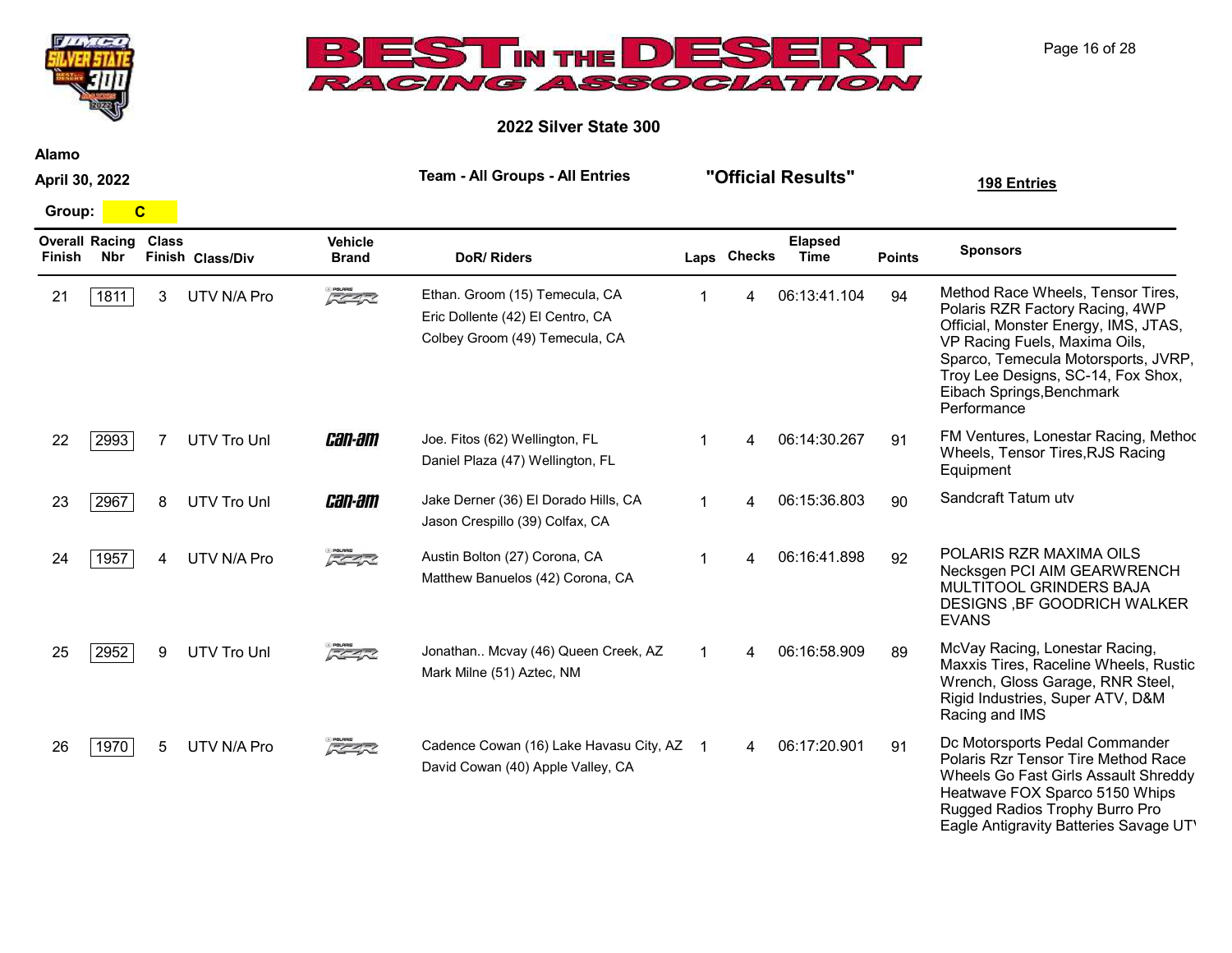



2022 Silver State 300

Alamo

April 30, 2022

Group: C

| Finish | <b>Overall Racing</b><br><b>Nbr</b> | <b>Class</b> | Finish Class/Div     | <b>Vehicle</b><br><b>Brand</b> | DoR/Riders                                                                                                                                  |                | Laps Checks | <b>Elapsed</b><br>Time | <b>Points</b> | <b>Sponsors</b>                                                                                                                                                             |
|--------|-------------------------------------|--------------|----------------------|--------------------------------|---------------------------------------------------------------------------------------------------------------------------------------------|----------------|-------------|------------------------|---------------|-----------------------------------------------------------------------------------------------------------------------------------------------------------------------------|
| 27     | R961                                |              | <b>UTV Sports</b>    | 7/7                            | Hailey Hein (18) Phoenix, AZ<br>Riley Hein (15) Phoenix,<br>Craig Hein (43) Phoenix, AZ<br>Shannon Hein (39) Phoenix, AZ                    |                |             | 06:22:10.603           | $\Omega$      |                                                                                                                                                                             |
| 28     | 1915                                | 6            | UTV N/A Pro          |                                | Michael Sandoval (21) Fallbrook, CA<br>Austyn Rodriguez (20) Bonsall, CA                                                                    |                | Δ           | 06:25:12.542           | 90            | RACECO-USA, YOKOHAMA, VISION<br>WHEEL, HONDA                                                                                                                                |
| 29     | 2992                                | 10           | UTV Tro Unl          | <i>can-am</i>                  | Donald Cerrone (39) Edgewood, NM<br>Eric Bohnenkamp (39) Frisco, TX                                                                         |                |             | 06:26:55.152           | 88            | Canam, Budweiser, Monster,<br>Toyotires, VP Racing Fuels, King<br>Shocks, KMC Wheels, Rugged Radio,<br>Pedal Commander, Fluid Logic,<br>Maglock, KC Hilites, PRP seats.     |
| 30     | T967                                | 11           | UTV Turbo Pro        | <i>can-am</i>                  | Ryan Sims (41) Jarales, NM<br>Tucker Smith (18) Las Vegas, NV<br>Edward Kendrick (48) N Las Vegas, NV<br>Austin Elmquist (25) Las Vegas, NV |                |             | 06:27:07.174           | 90            | Lumberjack Racing, Sims Motorwerx,<br>5x5 Communications, Method Race<br>Wheels, Kartek, UTV Shocks                                                                         |
| 31     | 1956                                |              | UTV N/A Pro          | 大石灰                            | Joe Bolton (64) Corona, CA<br>Matthew Banuelos (42) Corona, CA<br>Jason La Fortune (42) Upland, CA<br>Ian Lyons (20) National City, CA      |                |             | 06:28:40.506           | 89            | POLARIS Rzr, MultitoolGrinders,<br>Maxima, Necksgen, Walker Evans, ITF<br>, PCI, OMF, Gearwrench Tools,<br>Madigan Motorsports, Aim, Baja<br>Designs, Zlt, Trinity Exhausts |
| 32     | T827                                | $12 \,$      | <b>UTV Turbo Pro</b> | <i>can-am</i>                  | Jack  Olliges (15) Las Vegas, NV<br>John Black, Las Vegas, NV<br>Dustin Orth (40) Las Vegas, NV                                             | $\overline{1}$ | 4           | 06:30:57.571           | 89            | BFG, VP fuels, KWI Clutching, Fox<br>Shox, KMC wheels, Rugged Radios,<br>Baja Designs, Team Ford, Pro Eagle<br>Jacks, Aftermarket HQ, Evo<br>Powersports, Golden Gaming,    |

Page 17 of 28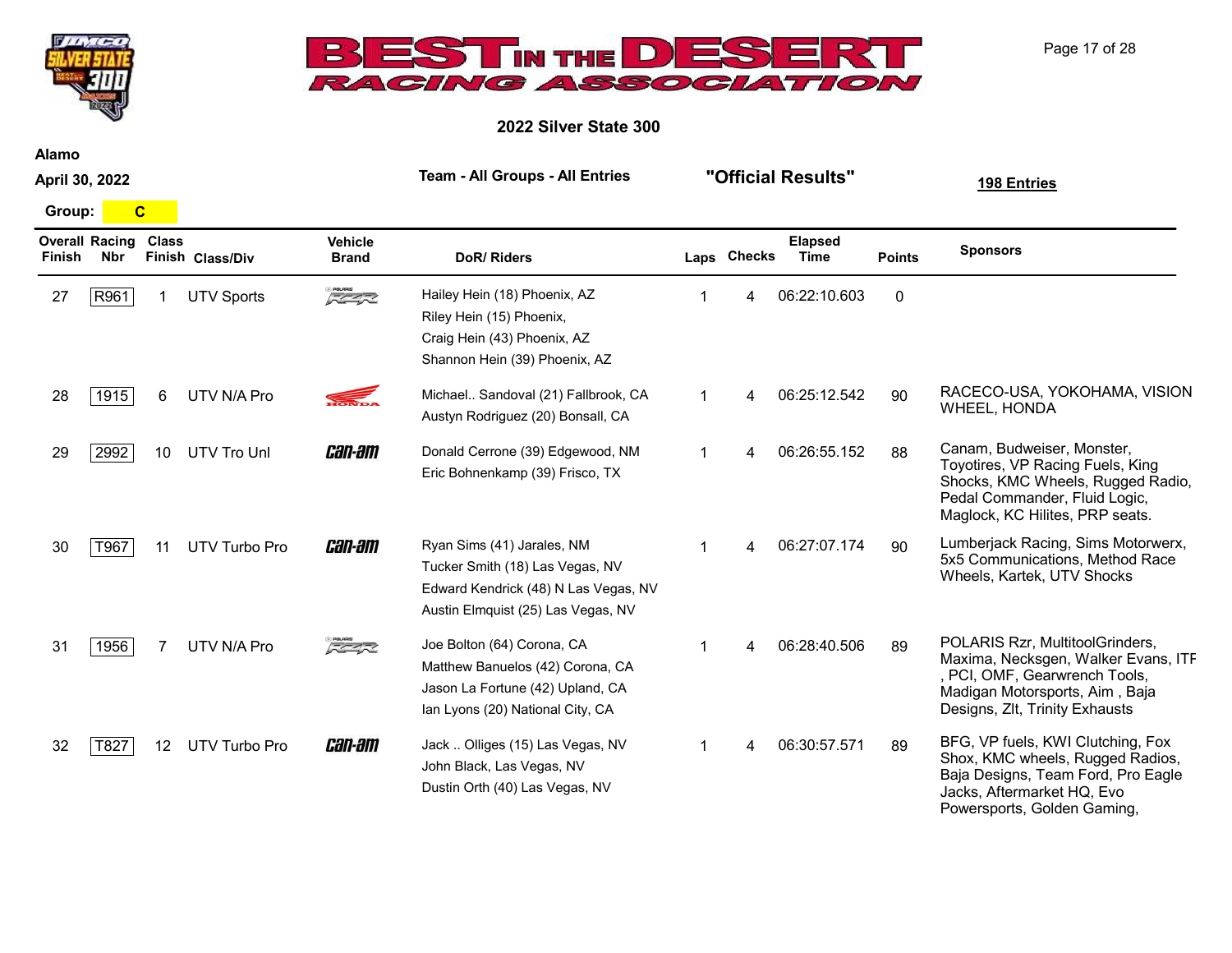

2022 Silver State 300

April 30, 2022

Group: C

 $H/T$ 

| Finish | <b>Overall Racing</b><br><b>Nbr</b> | <b>Class</b> | Finish Class/Div     | <b>Vehicle</b><br><b>Brand</b> | <b>DoR/Riders</b>                                                                                            |              | Laps Checks | <b>Elapsed</b><br>Time | <b>Points</b> | <b>Sponsors</b>                                                                                                                                                                                                                                                                 |
|--------|-------------------------------------|--------------|----------------------|--------------------------------|--------------------------------------------------------------------------------------------------------------|--------------|-------------|------------------------|---------------|---------------------------------------------------------------------------------------------------------------------------------------------------------------------------------------------------------------------------------------------------------------------------------|
| 33     | 1995                                | 8            | UTV N/A Pro          | 200.000                        | Kaden . Wells (23) Apple Valley, UT<br>Emma Cornwell (26) Chula Vista, CA<br>Travis Wells (50) Hurricane, UT |              | 4           | 06:33:34.673           | 88            | Factory Polaris, Method, Tensor,<br>Assault, Union Graphic Co, Liquid<br>Moly, Baja Designs, Simpson, Alltech<br>Motorsports, S&B Filters, Monsterseal,<br>Fuel Clothing, DWP, C&J<br>Powdercoating, 5x5 communications,<br>Tall Boy Truck Equipment, Savage<br>UTV, De Luxe To |
| 34     | 2990                                | 11           | <b>UTV Tro Unl</b>   | <i>can-am</i>                  | Tom Wilson (51) Peoria, AZ<br>Pat Battali (24) Peoria, AZ<br>Ellie Mack, Peoria, AZ                          |              |             | 06:34:16.273           | 87            | Sunstate Plumbing, Lonestar, Mike<br>Heller, Rugged, Tensor, Method                                                                                                                                                                                                             |
| 35     | S972                                | 3.           | <b>UTV Super Stk</b> | <i>can-am</i>                  | Ernie Ely (38) Peoria, AZ<br>Mitch Axelson (27) Sun City, AZ                                                 | 1            | Δ           | 06:34:17.974           | 81            | Shock Therapy, Method Wheels,<br>Tensor Tires, ZRP, PRP, Speed Strap,<br>PCI, Baja Designs, Queen Racing,<br><b>Streamline Brakes</b>                                                                                                                                           |
| 36     | 1929                                | 9            | UTV N/A Pro          | <i><b>REAR</b></i>             | Aspen. Chournos (25) St George, UT<br>Sam. Chournos (18) St George, UT<br>Lanse Chournos (52) St George, UT  |              | 4           | 06:35:01.389           | 87            |                                                                                                                                                                                                                                                                                 |
| 37     | 2996                                |              | 12 UTV Tro Unl       | 反革命                            | Brook. Jensen (19) Pinon Hills, CA<br>Anthony Ochoa (33) Beaumont, CA                                        | $\mathbf{1}$ | Δ           | 06:35:09.712           | 86            | Polaris RZR, GBC Tires, Method Race<br>Wheels, Rugged Radio, Trinity Racing,<br>King Shocks, Rigid Industries, Pro<br>Eagle, Savage UTV, Stealth<br>Performance Products,                                                                                                       |
| 38     | S877                                | 4            | <b>UTV Super Stk</b> | <i>can-am</i>                  | Randy Blume (51) Phoenix, AZ<br>Jeff Day (50) Peoria, AZ                                                     |              |             | 06:35:12.401           | 79            | Shock Therapy, RBU, RSD, Vision X<br>Lighting                                                                                                                                                                                                                                   |
| 39     | 2928                                | 13           | UTV Tro Unl          | <i>can-am</i>                  | Damian Velasco (16) Mission Hills, CA<br>Arturo Velasco (40) Mission Hills, CA<br>Jose Murillo, Arleta, CA   | 1            | 4           | 06:39:57.627           | 85            | Method race wheels, tensor tires, Fiftyt<br>suspension, ZRP, The GoodNews Brand                                                                                                                                                                                                 |

Alamo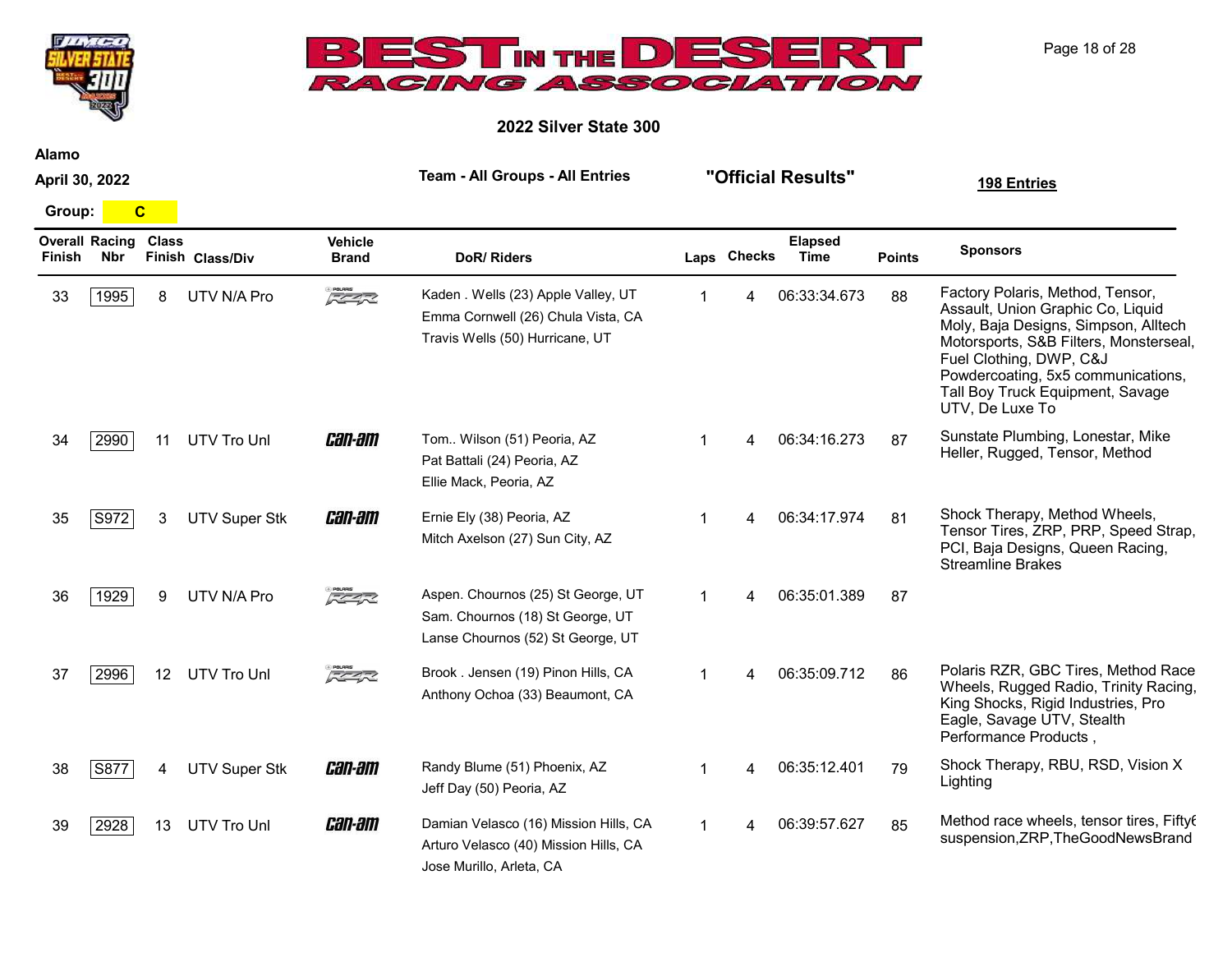



2022 Silver State 300

Alamo

April 30, 2022

Group: C

| Finish | <b>Overall Racing</b><br><b>Nbr</b> | <b>Class</b>    | Finish Class/Div     | <b>Vehicle</b><br><b>Brand</b> | <b>DoR/Riders</b>                                                                                                                       | Laps Checks | <b>Elapsed</b><br>Time | <b>Points</b> | <b>Sponsors</b>                                                                                                                                                                                                                                  |
|--------|-------------------------------------|-----------------|----------------------|--------------------------------|-----------------------------------------------------------------------------------------------------------------------------------------|-------------|------------------------|---------------|--------------------------------------------------------------------------------------------------------------------------------------------------------------------------------------------------------------------------------------------------|
| 40     | T902                                | 13              | UTV Turbo Pro        | 医学家                            | Evan Striplin (18) Blythe, CA<br>Ryan Morrison (40) Peoria, AZ                                                                          |             | 06:41:23.798           | 88            | UTV Race Group, GBC Tires, KMC<br>Wheels, Tire Blocks, Cruz Armor,<br>Trinity Racing, AiM Sports Data, PCI<br>Radios, VP Race Fuels, Competition<br>Toatings, 5x5 Communications,<br>LoneStar Racing, Holz Racing, CMi,<br>ZRP, Rigid Industries |
| 41     | 1987                                | 10 <sup>°</sup> | UTV N/A Pro          | 医生长                            | Armando Maldonado (35) Cypress, TX<br>Cory Whidden (39) Cypress, TX                                                                     | 4           | 06:47:51.000           | 86            | AMPD Engineering LLC, Maverick<br>PMC, BXM Petroleum Geosciences                                                                                                                                                                                 |
| 42     | S951                                | 5               | <b>UTV Super Stk</b> | <i>can-am</i>                  | Conner Maxwell (26) Queen Creek, AZ<br>Cole Bassler (22) Queen Creek, AZ                                                                | 4           | 06:49:31.064           | 78            | 2x motorsports, Five 18 designs, Pci<br>radio, MB2 industries, podium<br>suspension, lonestar racing, Pro Eagle<br>AGM, MRT, Rigid Industries                                                                                                    |
| 43     | S999                                | 6               | <b>UTV Super Stk</b> | 反革命                            | Bella Birchard (15) Banning, CA<br>Cruz Birchard (13) Banning, CA<br>Richard Holmes (26) Beaumont, CA<br>Dylan Lemburg (28) Menifee, CA | 4           | 06:50:17.510           | 77            | SCWCE, Carr One Fabrications, Evo<br>Powersports, Coyne Powersports,<br>GBC Tires, DS Custom Moto Wraps,<br>Switchpros, Motul, KMC Wheels,<br>Sparco, Polaris, ASC, Rugged Radios,<br>RCV, Boxo, Sway Energy, Elka Roll<br>Designs               |
| 44     | 1950                                | 11              | UTV N/A Pro          | <b>Kawasaki</b>                | Dean Yale (53) San Diego, CA<br>Blake Laughter (21) Elko, NV<br>Daniel Keyes (37) Fallon, NV                                            |             | 06:50:29.958           | 85            | Class1 Motorsports, Reno Motorsports<br>PRP, Reno Kawasaki, Yale Mortgage                                                                                                                                                                        |
| 45     | R913                                | 2.              | <b>UTV Sports</b>    | FE454                          | Nick Campbell (31) Peoria, AZ<br>Chris Johnson (32) Lynden, WA                                                                          |             | 06:53:43.780           | $\Omega$      | KMR, Samon Bros, Sandcraft,<br>Method/Tensor, Rugged Radios                                                                                                                                                                                      |

Page 19 of 28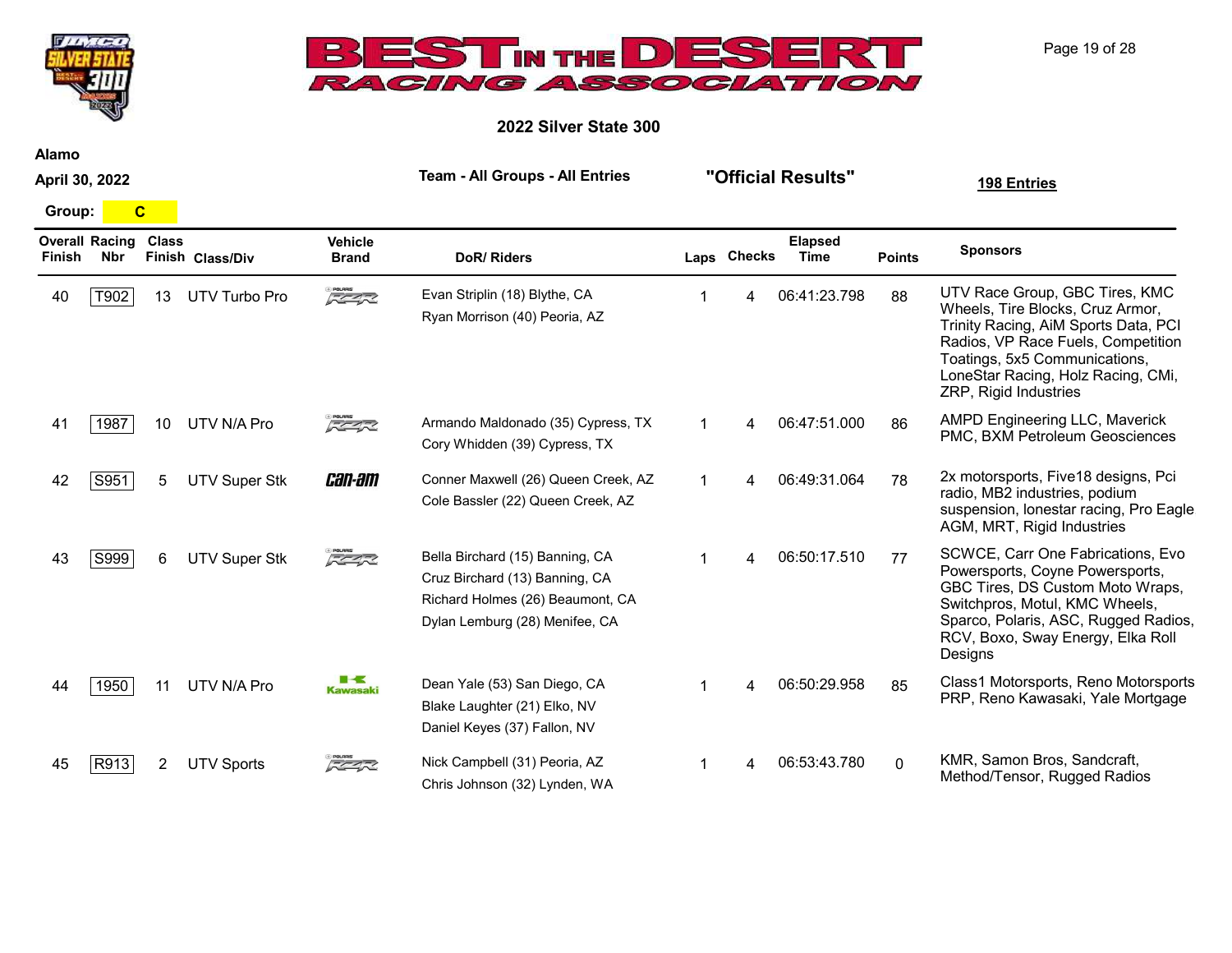



2022 Silver State 300

Alamo

April 30, 2022

Group: C

| Finish | <b>Overall Racing</b><br><b>Nbr</b> | <b>Class</b>    | Finish Class/Div     | <b>Vehicle</b><br><b>Brand</b>                  | DoR/Riders                                                                                                                        |   | Laps Checks | <b>Elapsed</b><br>Time | <b>Points</b> | <b>Sponsors</b>                                                                                                                                                                                                                                                                |
|--------|-------------------------------------|-----------------|----------------------|-------------------------------------------------|-----------------------------------------------------------------------------------------------------------------------------------|---|-------------|------------------------|---------------|--------------------------------------------------------------------------------------------------------------------------------------------------------------------------------------------------------------------------------------------------------------------------------|
| 46     | 1927                                | 12 <sup>2</sup> | UTV N/A Pro          | $z$ polines                                     | Kaden Danbury (14) Vista, CA<br>Joshua Guillen (16) Beaumont, CA<br>Dustin Danbury (46) Vista, CA<br>Mathew Jensen (38) Vista, CA |   |             | 06:57:38.959           | 84            | 4WP, Polaris RZR, SMG, Magnum<br>Offroad, Tensor Tire, SuperATV, Rigid<br>GBR, Walker Evans, UTV Wolfpack,<br>Motul, Method, PRP, Shreddy, Rugged<br>Radios, AGM, Benchmark, GSP, SD<br>Powder Coating, Desert Squadron,<br>SwitchPros. Sparco, Pyrotect, GoPro,<br>H3r Perfor |
| 47     | T888                                | 14              | UTV Turbo Pro        | <i>can-am</i>                                   | David Kron (44) Hayward, WI<br>Isaac Schreurs (31) Pflugerville, TX<br>Ben Metcalf (45) Lake Forest, CA                           | 1 |             | 07:04:06.703           | 87            | <b>Badger Performance</b>                                                                                                                                                                                                                                                      |
| 48     | 1909                                | 13              | UTV N/A Pro          | 医生长                                             | Ron Turrell (53) Mesa, AZ<br>Josh Young (35) Chandler, AZ                                                                         |   |             | 07:07:44.971           | 83            | MRT-tires, Raceline Wheels, Tempe<br>Mechanical, Zborz Racing                                                                                                                                                                                                                  |
| 49     | S992                                | 7               | <b>UTV Super Stk</b> | <i>can-am</i>                                   | Bill . Baker (46) Valencia, CA                                                                                                    |   |             | 07:08:44.355           | 76            | Fields Motorsports, Method, Hunsaker,<br>Extreme, Simpson, IS Solutions                                                                                                                                                                                                        |
| 50     | 1803                                | 14              | UTV N/A Pro          | $\sqrt{2}$                                      | Aaron Clark (47) Brea, CA<br>Ethan Clark (20) Yorba Linda, CA<br>Isaac Clark (18) Yorba Linda, CA                                 | 1 |             | 07:10:12.636           | 82            | Cabinet Outsource, IMG Motorsports,<br>Raceline, Rugged Radios                                                                                                                                                                                                                 |
| 51     | 2926                                | 14              | <b>UTV Tro Unl</b>   |                                                 | Jesse Gage (32) Lancaster, CA                                                                                                     |   |             | 07:15:48.797           | 84            | ToolStop, Drakart, KMC Wheels, EFX<br>Tires, Dusty Motorsports, Tiger Lights                                                                                                                                                                                                   |
| 52     | 1941                                | 15              | UTV N/A Pro          | $\blacksquare\preceq\preceq$<br><b>Kawasaki</b> | Zachary Kisman (28) Sparks, NV<br>Shane Kisman (54) Sparks, NV                                                                    |   |             | 07:16:55.969           | 81            | GFI Nevada, Kawasaki of Reno,<br>Class1 Motorsports, Walker Evans<br>Racing, Maxxis, Raceline Wheels,<br>Pyrotect, Team Green, River Rat<br>Motorsports, Rugged Radios, Silver<br>State International, Sparks Trailer<br>Repair                                                |
| 53     | S985                                | 8               | <b>UTV Super Stk</b> | <b>Other</b>                                    | Brock Hanmer (15) Manifee, CA<br>Bill Hanmer (36) Menifee, CA                                                                     |   |             | 07:17:10.899           | 75            |                                                                                                                                                                                                                                                                                |

Page 20 of 28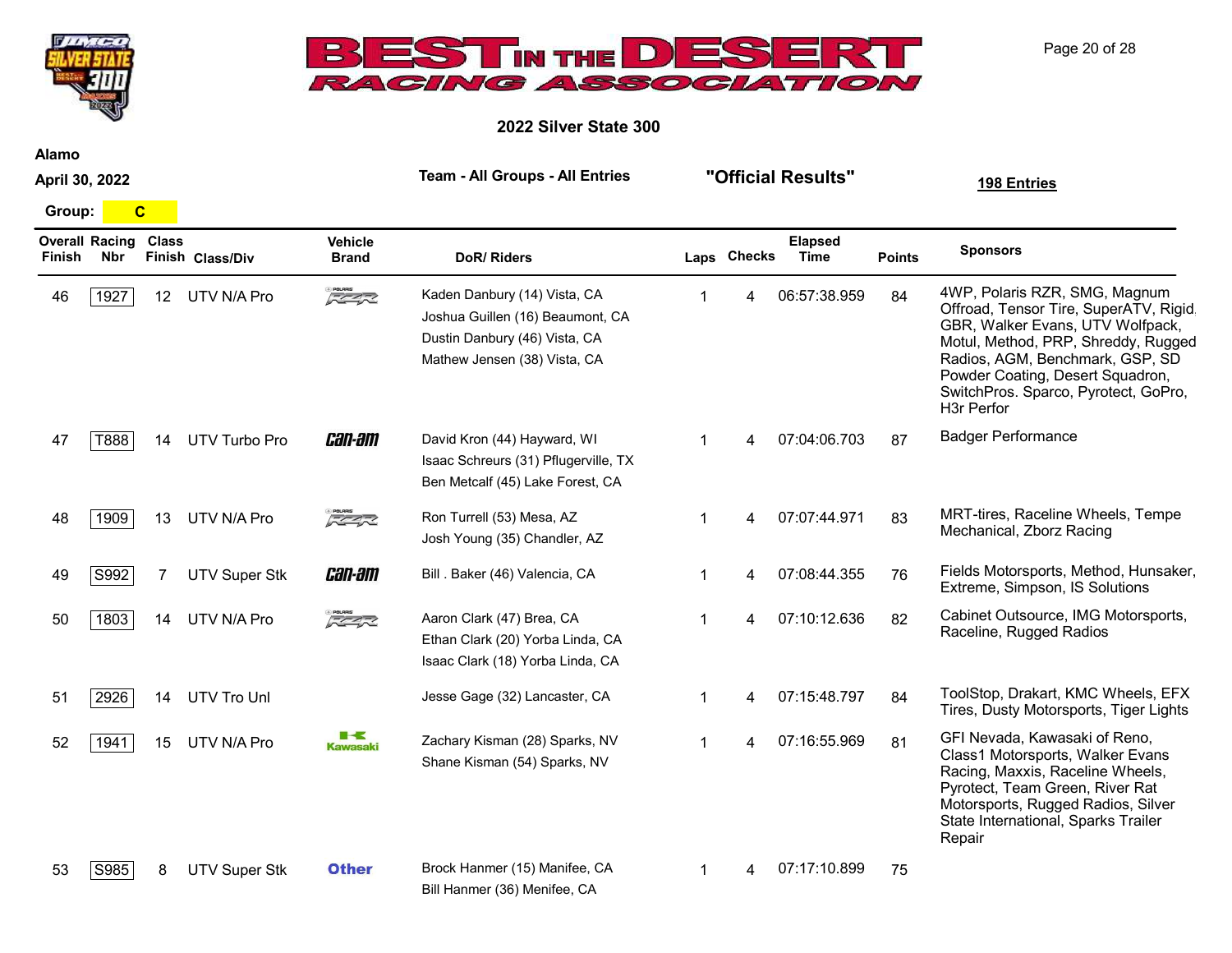



2022 Silver State 300

Alamo

April 30, 2022

Group: <mark>C</mark>

| Finish | <b>Overall Racing</b><br><b>Nbr</b> | <b>Class</b> | Finish Class/Div     | <b>Vehicle</b><br><b>Brand</b> | <b>DoR/Riders</b>                                                                                         |    | Laps Checks | <b>Elapsed</b><br>Time | <b>Points</b> | <b>Sponsors</b>                                                                                                                                                                                                                            |
|--------|-------------------------------------|--------------|----------------------|--------------------------------|-----------------------------------------------------------------------------------------------------------|----|-------------|------------------------|---------------|--------------------------------------------------------------------------------------------------------------------------------------------------------------------------------------------------------------------------------------------|
| 54     | 1829                                | 16           | UTV N/A Pro          | ■−€<br>Kawasaki                | Chad Thornton (50) Farmington, NM<br>Graham Tull (47) Farmington, NM                                      |    | 4           | 07:23:17.617           | 80            | C&J Equipment Racing, Owen<br>Motorsports, Shock Therapy, Rev<br>Designs, KMC Wheels, BFG, Baja<br>Designs                                                                                                                                 |
| 55     | 2970                                | 15           | <b>UTV Tro Unl</b>   | <i>can-am</i>                  | Michael Mack (20) Peoria, AZ                                                                              |    | Δ           | 07:28:33.489           | 83            | Sunstate Plumbing, Lonestar, Mike<br>Heller, Rugged, Tensor, Method                                                                                                                                                                        |
| 56     | 1999                                | 17           | UTV N/A Pro          | <b>スクイズ</b>                    | Robert Campbell (30) Las Vegas, NV<br>Devin Holt (29) Las Vegas, NV<br>Duncan Campbell (65) Las Vegas, NV | -1 | 4           | 07:34:45.317           | 79            | Fusion Offroad, Herling Racing, Vital<br>Motion Co, Risq Racing, AK Hardparts<br>Dynojet, TR Beadlocks, Runnit Racing,<br>Liquid Iron Industries, Revlock Race<br>Supplies, Hostyle, Tortoise Supply<br><b>Trailer Rental, Fishgistics</b> |
| 57     | R979                                | 3            | <b>UTV Sports</b>    | <i>can-am</i>                  | Jennifer Culver (38) Mesa, AZ<br>John Culver (50) Mesa, AZ                                                |    |             | 07:40:03.671           | $\Omega$      | 2x Motorsports                                                                                                                                                                                                                             |
| 58     | T928                                | 15           | UTV Turbo Pro        | 医生长                            | Collin Miller (15) Canyon Lake, CA<br>Donald Van Hoff (40) Cayon Lake, CA                                 |    | Δ           | 07:43:23.425           | 86            | West Coast Backhoe, GBC tires, IMG<br>Motorsports, Black Rock Mining,<br>Raceline Wheels, Savage UTV, Super<br>ATV, Trinity Racing, Heatwave Visual,<br>In N Out Registration                                                              |
| 59     | S969                                | 9            | <b>UTV Super Stk</b> | <i>can-am</i>                  | Logan Gastel (37) Highland, CA<br>Brian Benart (27) Highland, CA                                          |    | Δ           | 07:47:25.727           | 74            | Can Am Rugged Radios Summers<br>bros Raceline ITP Fox Factory utv Baja<br>Designs                                                                                                                                                          |
| 60     | 1828                                | 18           | UTV N/A Pro          | スクイズ                           | Shandy Kittleson (42) Katy, TX<br>Nolan Hendley (17) Katy, TX<br>Ryan Pruitt, Canby, OR                   | -1 | Δ           | 07:53:34.958           | 78            | Iron Supply Powersports Auth Polaris<br>Dealer, Rugged Radios, Method Race<br>Wheels, Cognito Motorsports, 3<br>Vikings Organics, All Terrain Concepts<br>UTV WolfPack, Airdam Clutches                                                    |
| 61     | R966                                |              | <b>UTV Sports</b>    | <i>can-am</i>                  | Chase Ames (29) St. George, UT                                                                            | -1 | 4           | 08:04:56.385           | $\mathbf{0}$  | The Ames Team                                                                                                                                                                                                                              |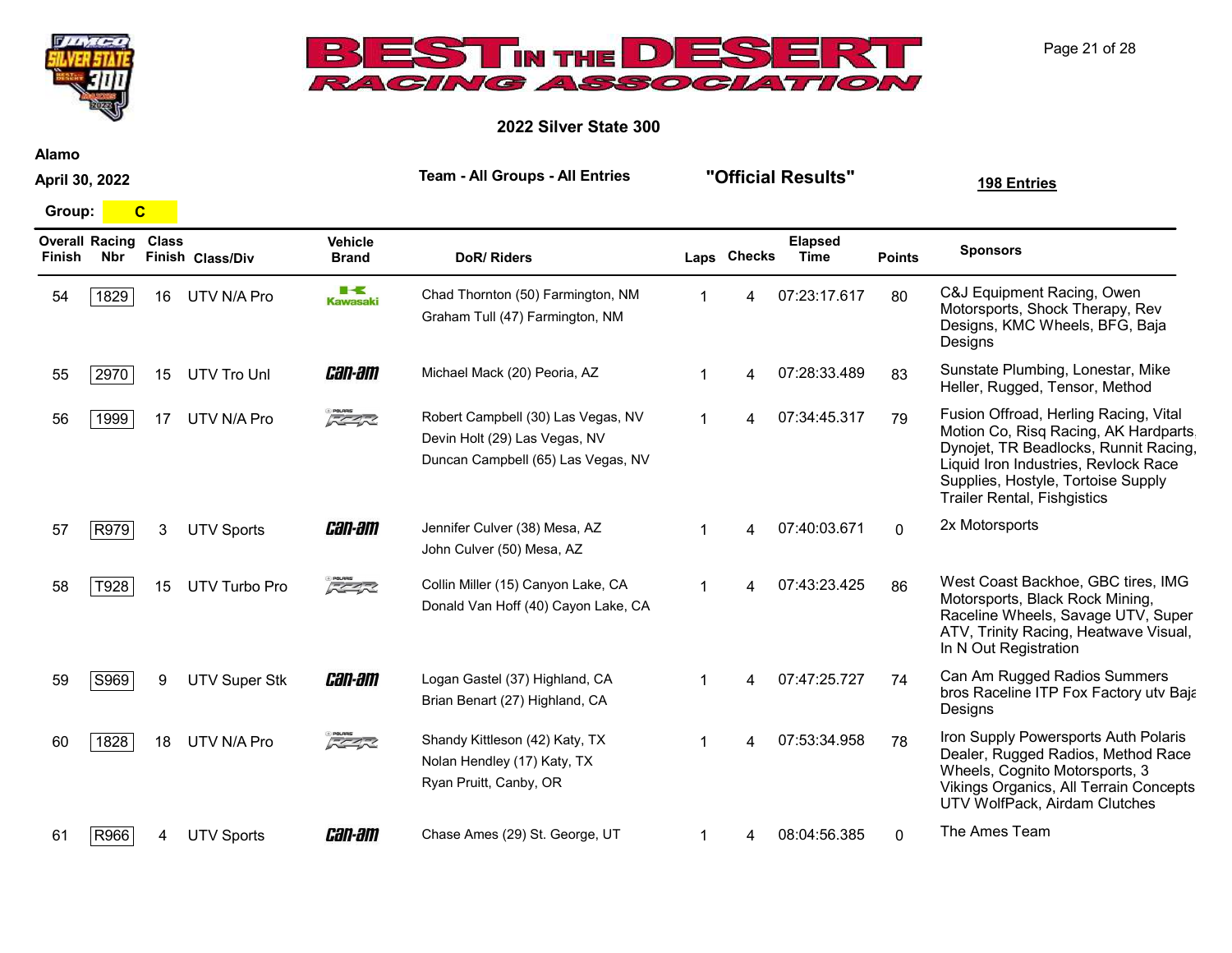



2022 Silver State 300

Alamo

April 30, 2022

Group: C

| Finish | <b>Overall Racing</b><br><b>Nbr</b> | <b>Class</b> | Finish Class/Div  | <b>Vehicle</b><br><b>Brand</b> | DoR/Riders                                                                                                                                            |   | Laps Checks | <b>Elapsed</b><br><b>Time</b> | <b>Points</b> | <b>Sponsors</b>                                                                                                                                                                                                                                                                 |
|--------|-------------------------------------|--------------|-------------------|--------------------------------|-------------------------------------------------------------------------------------------------------------------------------------------------------|---|-------------|-------------------------------|---------------|---------------------------------------------------------------------------------------------------------------------------------------------------------------------------------------------------------------------------------------------------------------------------------|
| 62     | 1954                                | 19           | UTV N/A Pro       | <b>Other</b>                   | John  Koltura (16) Yorba Linda, CA<br>John Koltura (56) Yorba Linda, CA                                                                               |   | 4           | 08:05:12.366                  | 77            | Got Sand Performance, Eibach<br>Springs, Method Race Wheels, Demor<br>powersports, Babbitts online, Trinity<br>Racing, Pci Radios, Prp seats, GBC<br>Tires, Cattrac Racing                                                                                                      |
| 63     | 2941                                | 16           | UTV Tro Unl       | <i>can-am</i>                  | Steven . Poole (59) Quartzsite, AZ<br>David Poole (13) Quartzsite, AZ<br>David Vreeland, Unk, UN<br>Kaden Vreeland (14) Unk,                          |   | 4           | 08:07:00.144                  | 82            | Roadrunner Markets AZ, USDA Prime,<br>Dream Body Clinic, Stem Cells Work,<br>Murray Racing, ITP Tires, Vision<br>Wheels, Lone Star Racing, F & L<br>Fuels, Morgan Motorsports, Logan<br>Racing                                                                                  |
| 64     | T845                                | 16           | UTV Turbo Pro     | <i>can-am</i>                  | Colt Brinkerhoff (34) Laguna Hills, CA<br>Rachel Bosemer (29) Laguna Hills, CA                                                                        |   | 4           | 08:09:40.864                  | 85            | Dusty Crew Apparel, Can-Am, Eagles<br>Landing Travel Plaza's, System 3<br>Offroad, Lonestar Racing, Accelerated<br>Funding, Val Brinkerhoff Racing<br>Stables, Blud Lubricants, HMF<br>Exhaust, EVO Powersports, S&B<br>Filters, SealSavers, TireBlocks,<br>Assault Industries, |
| 65     | 1968                                | 20           | UTV N/A Pro       | <b>ARCTIC CAT</b>              | Michael. Meurer (56) Sedalia, CO<br>Victor Almeida (53) Scottsdale, AZ<br>Carlos Almeida (49) Apache Junction, AZ<br>Alec J. Paula (28) Las Vegas, NV |   | 4           | 08:12:54.587                  | 76            | Meurer Law Offices PC ATS                                                                                                                                                                                                                                                       |
| 66     | R925                                | 5.           | <b>UTV Sports</b> | 55450                          | Richard Ferrick (33) Escondido, CA<br>Sabrina Escobedo (27) Escondido, CA                                                                             | 1 | 4           | 08:15:48.989                  | $\mathbf{0}$  | Desert Veterans Racing, System3<br>Off-road, KWT Prefilters, SuperATV,<br>Factory UTV, Maxima Racing Oils, VP<br>Fuels, Sealsavers, NRG Innovations,<br><b>PRP Seats</b>                                                                                                        |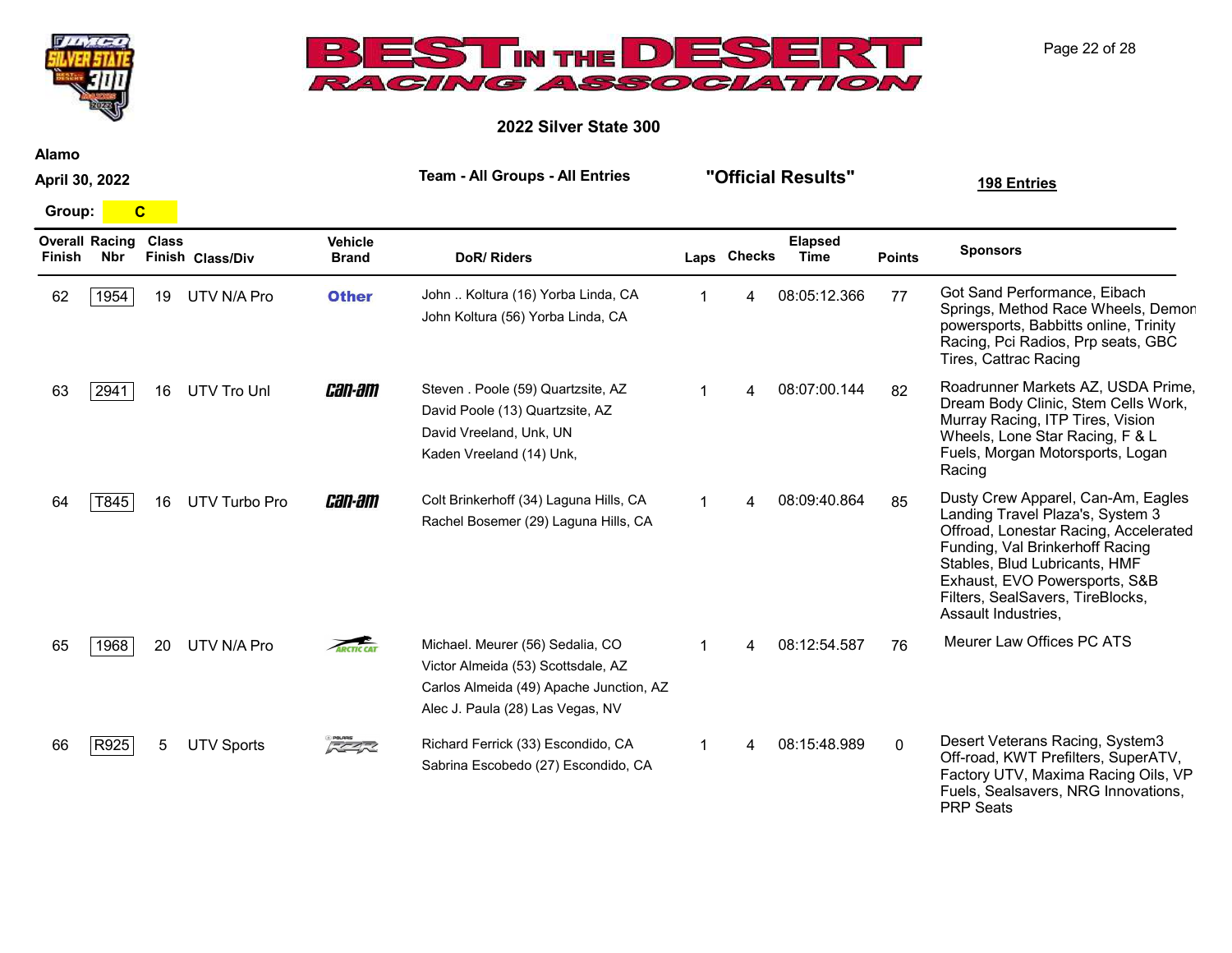|                |                                     |                         |                      |                                | ACING ASSOCIATION                                                             |   |             |                        |               |                                                                                                                                                                                                                                                                                    |
|----------------|-------------------------------------|-------------------------|----------------------|--------------------------------|-------------------------------------------------------------------------------|---|-------------|------------------------|---------------|------------------------------------------------------------------------------------------------------------------------------------------------------------------------------------------------------------------------------------------------------------------------------------|
|                |                                     |                         |                      |                                | 2022 Silver State 300                                                         |   |             |                        |               |                                                                                                                                                                                                                                                                                    |
| <b>Alamo</b>   |                                     |                         |                      |                                |                                                                               |   |             |                        |               |                                                                                                                                                                                                                                                                                    |
| April 30, 2022 |                                     |                         |                      |                                | <b>Team - All Groups - All Entries</b>                                        |   |             | "Official Results"     |               | 198 Entries                                                                                                                                                                                                                                                                        |
| Group:         |                                     | $\overline{\mathbf{C}}$ |                      |                                |                                                                               |   |             |                        |               |                                                                                                                                                                                                                                                                                    |
| Finish         | <b>Overall Racing</b><br><b>Nbr</b> | <b>Class</b>            | Finish Class/Div     | <b>Vehicle</b><br><b>Brand</b> | DoR/Riders                                                                    |   | Laps Checks | <b>Elapsed</b><br>Time | <b>Points</b> | <b>Sponsors</b>                                                                                                                                                                                                                                                                    |
| 67             | T863                                | 17                      | UTV Turbo Pro        | <i>can-am</i>                  | Andrew Garvey (30) El Centro, CA<br>Michael Garvey (38) Belton, TX            | 1 |             | 08:26:41.167           | 84            | Forney Industries, Coyne Powersports,<br>Hardwire Performance, HalfbakedCo,<br>JD DesignCo, KazBros, Method,<br>Tensor, KWI Clutching,<br>Fifty6Industries, Baja Designs, PRP<br>Seats, Summers Brothers, All Tech<br>Motorsports, RVMD, JP, ZRP,<br>Sandcraft Motorsports, PCI,   |
| 68             | S901                                | 10                      | <b>UTV Super Stk</b> | 医学家                            | Alexia Leaming (15) Gilbert, AZ<br>Robert Furnell (48) Gilbert, AZ            | 1 |             | 08:45:32.908           | 73            | XTC Power Products, Polaris, High<br>Lifter, Sierra Electric, GBC, Simpson,<br>Shock Therapy, RIGID, Assault,<br>Walker Evans, ZRP, Lytle Racing,<br>Buggy Whips, Mom & Dad                                                                                                        |
| 69             | R949                                | 6                       | <b>UTV Sports</b>    | <i>can-am</i>                  | William Eisenberg (62) San Diego, CA<br>Art Stine (57) Scio, OR               |   |             | 08:59:07.877           | $\mathbf 0$   |                                                                                                                                                                                                                                                                                    |
| 70             | T958                                | 18                      | <b>UTV Turbo Pro</b> | 反革命                            | Michael Mamelli Jr (49) Huntington Beach, 1                                   |   |             | 09:30:38.718           | 83            | #polarisrzr @polarisrzr #TeamRzr<br>@TeamRzr #motoracetire<br>@motoracetire #musclewheels<br>@musclewheels @sparcousa<br>@sparcoofficial @teamsparco<br>#pciradios @pciradios #Rigidnation<br>#RigidIndustries @Rigidnation<br>@RigidIndustries #sandcraft_rcr<br>@sandcraft rcr # |
| <b>DNF</b>     | T994                                |                         | DNF UTV Turbo Pro    | <b>Other</b>                   | Chase De Sousa Dias (18) Blythe, CA<br>George De Sousa Diaz (44) Blythe, CA   | 0 | 3           | 04:53:00.000           | 52            |                                                                                                                                                                                                                                                                                    |
| <b>DNF</b>     | 1934                                |                         | DNF UTV N/A Pro      | 医生长                            | Carey Mccandless (31) Saint George, UT<br>Michael Holcomb (55) Washington, UT | 0 | 3           | 05:15:00.000           | 45            | LPOR, Fred's Liquor Store, Candle<br>Motorsports                                                                                                                                                                                                                                   |
| <b>DNF</b>     | 2943                                |                         | DNF UTV Tro Unl      | <i>can-am</i>                  | Ken Criswell (55) Conroe, TX<br>Steve Allen (55) Conroe, TX                   | 0 | 3           | 08:31:00.000           | 51            | Riviera Marina Lakeway Marina<br>Nautidayz Boat Rentals                                                                                                                                                                                                                            |

**BESTIN THE DESE** 

 $J/L$   $CE$ 

Page 23 of 28

 $P<sup>2</sup>$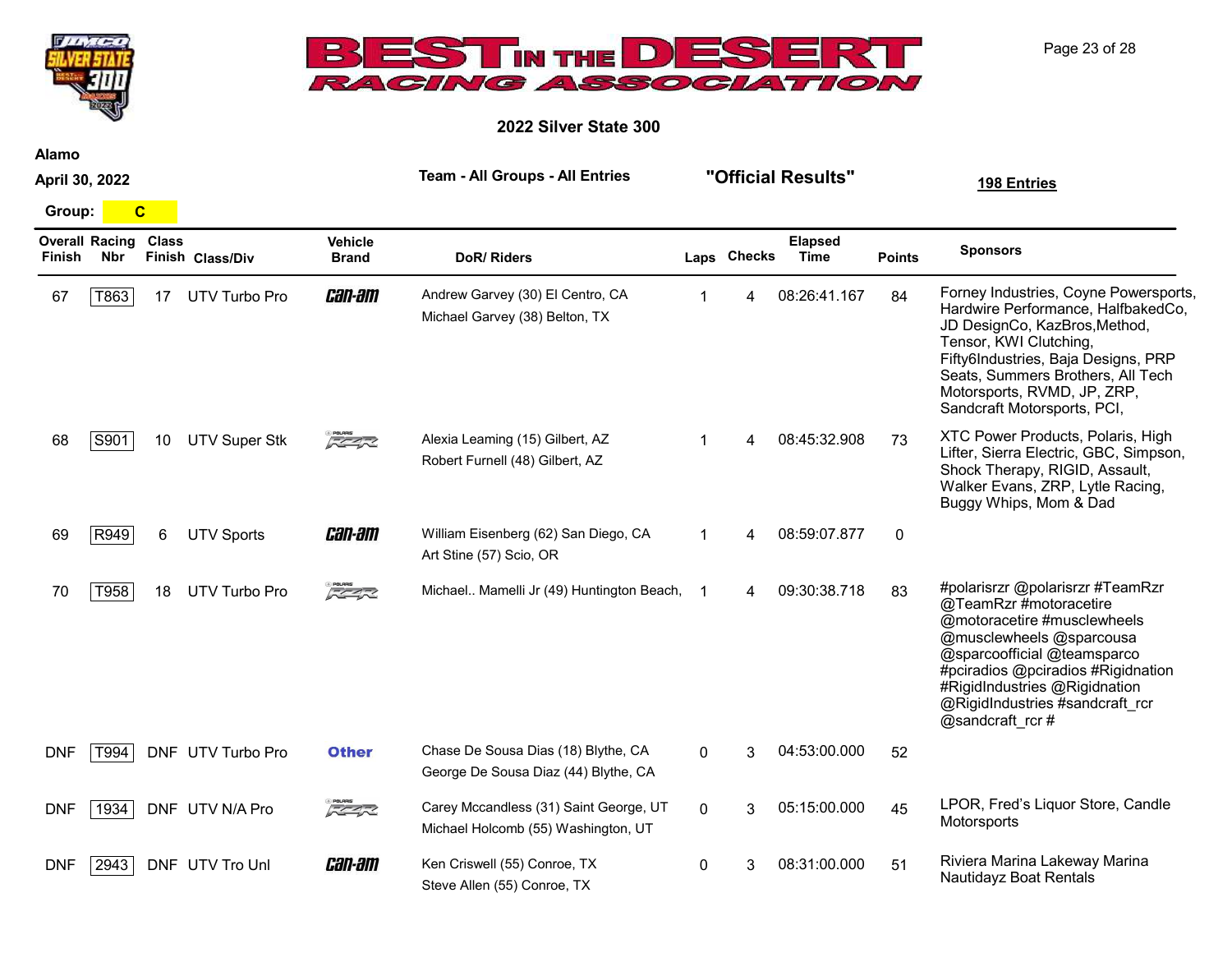

2022 Silver State 300

Alamo

April 30, 2022

Group: <mark>C</mark>

**UNITED** 

| <b>Overall Racing</b><br><b>Nbr</b><br>Finish | <b>Class</b><br>Finish Class/Div | <b>Vehicle</b><br><b>Brand</b> | DoR/Riders                                                                                          |              | Laps Checks    | <b>Elapsed</b><br><b>Time</b> | <b>Points</b> | <b>Sponsors</b>                                                                                                                                                                                                                                                                        |
|-----------------------------------------------|----------------------------------|--------------------------------|-----------------------------------------------------------------------------------------------------|--------------|----------------|-------------------------------|---------------|----------------------------------------------------------------------------------------------------------------------------------------------------------------------------------------------------------------------------------------------------------------------------------------|
| <b>DNF</b><br>2932                            | DNF UTV Tro Unl                  | $\sqrt{2}$                     | Ruslan Yankilevich (13) Perris, CA<br>Victoria Leaming (17) Pheonix, AZ                             | $\Omega$     | 3              | 10:25:00.000                  | 50            | TPR, BC, Full throttle battery,<br>Buggywhip, Evolution Powersports,<br>SuperATV, Kings shocks, HCR<br>racinBg, Fuel, GBC, XTC, Rugged<br>radio, Harmon racing cell, Cryoheat,<br>five18 design, Assaut, Neckgen,<br>shreddylyfe, seal savers, Gates                                   |
| <b>DNF</b><br>2815                            | DNF UTV Tro Unl                  | 反革命                            | Ryan Piplic (39) Las Vegas, NV<br>Tristan Powell (19) Boulder City, NV                              | $\mathbf{0}$ | $\overline{2}$ | 02:47:00.000                  | 49            | Polaris Rzr, CST Tire, Longtravel<br>Industries, Fox Shocks, Method<br>Wheels, Rugged Radios, Baja<br>Designs, Antigravity Batteries, Dynojet,<br>AIM, Summer Brothers Axles                                                                                                           |
| <b>DNF</b><br>T913                            | DNF UTV Turbo Pro                | $\sqrt{2}$                     | Branden Sims (36) Prescott Valley, AZ<br>Skyler Howell (30) Phoenix, AZ                             | $\Omega$     | 2              | 02:54:00.000                  | 51            | RZR Factory Racing, Tensor Tire,<br>Lonestar Racing, Highlifter, Baja<br>Designs, Fox, Method Race Wheels,<br>RCV, Rugged Radios, Shock Therapy                                                                                                                                        |
| <b>DNF</b><br>2925                            | DNF UTV Tro Unl                  | <i>can-am</i>                  | Corbin Leaverton (21) Nuevo, CA<br>Cody Bradbury (33) Nuevo, CA<br>Kolby Buentjen (26) Wildomar, CA | 0            |                | 01:06:00.000                  | 48            | Motul, KMC, Maxxis, Bradco<br>Construction, Can-Am                                                                                                                                                                                                                                     |
| <b>DNF</b><br>T841                            | DNF UTV Turbo Pro                | 反革起                            | Jacob Peter (15) Canyon Lake, CA<br>Sean Dooley (52) Canyon Lake, CA                                | $\Omega$     |                | 01:09:00.000                  | 50            | 4 Wheel Parts Official, Scanlon<br>Motorsports, Polaris RZR, Carr One<br>Fabrication, GBC Motorsports, KMC<br>Wheels, HMF Exhaust, Super ATV,<br>American Material, Action Gas, PRP<br>Seats, Motul, Cryoheat, Antigravity<br>Batteries, King Shocks, Tire Blocks,<br><b>FLY Racin</b> |
| <b>DNF</b><br>2919                            | DNF UTV Tro Unl                  | <i>can-am</i>                  | Keaton Koonce (23) Auburn, CA<br>Gabe Holthaus (51) Auburn, CA                                      | 0            |                | 01:09:00.000                  | 47            | Can-Am, Kwi Clutching, Tensor,<br>Method,                                                                                                                                                                                                                                              |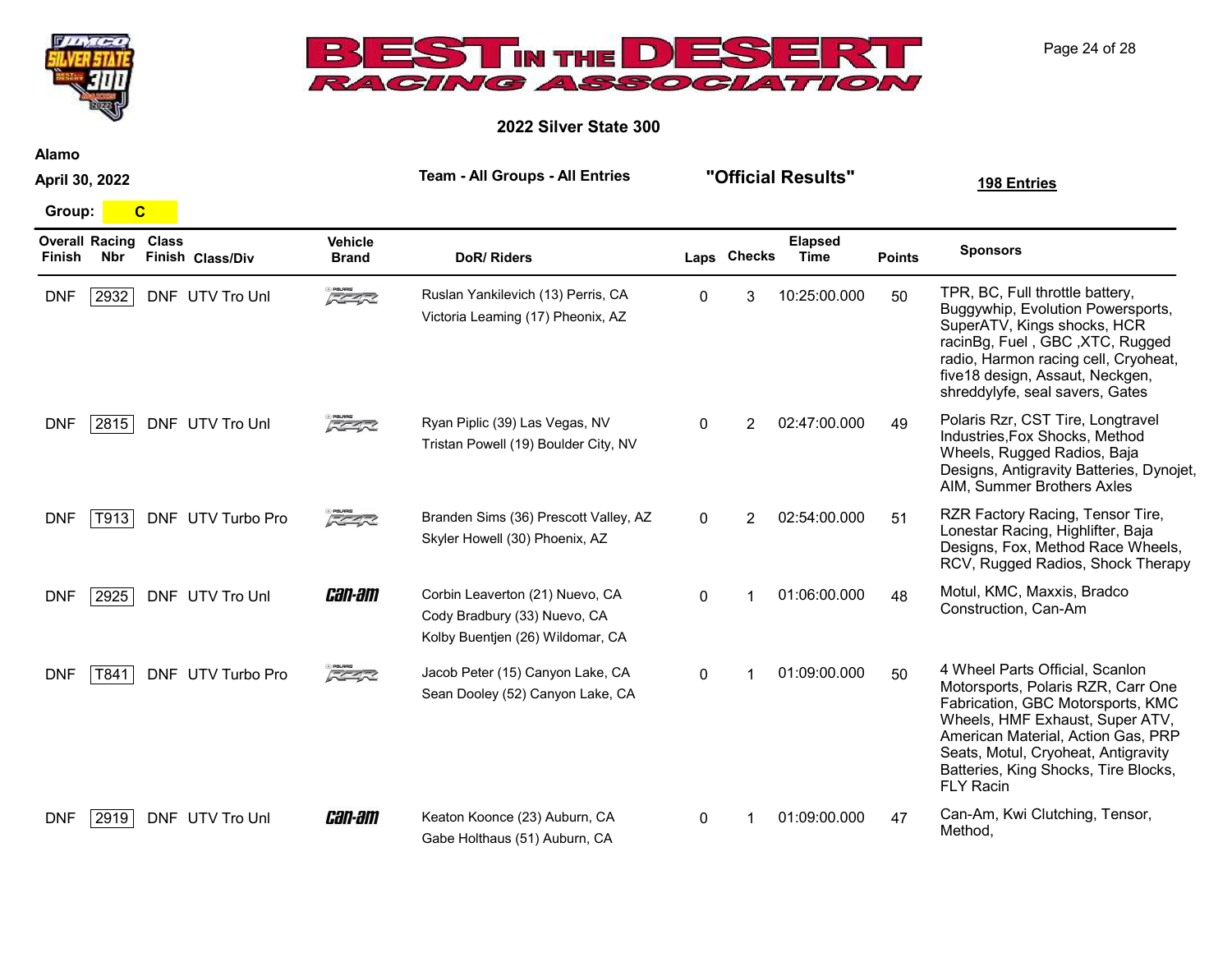



2022 Silver State 300

Alamo

April 30, 2022

Group: C

| Finish     | <b>Overall Racing</b><br>Nbr | <b>Class</b> | Finish Class/Div  | <b>Vehicle</b><br><b>Brand</b> | <b>DoR/Riders</b>                                                                                                                                                       |              | Laps Checks | <b>Elapsed</b><br>Time | <b>Points</b> | <b>Sponsors</b>                                                                                                                                                                                                                                                                 |
|------------|------------------------------|--------------|-------------------|--------------------------------|-------------------------------------------------------------------------------------------------------------------------------------------------------------------------|--------------|-------------|------------------------|---------------|---------------------------------------------------------------------------------------------------------------------------------------------------------------------------------------------------------------------------------------------------------------------------------|
| <b>DNF</b> | T851                         |              | DNF UTV Turbo Pro | <i>can-am</i>                  | Herman Johnson (50) Rio Rancho, NM<br>Austin Johnson (25) Rio Rancho, NM<br>Chris Whelchel (46) Rio Rancho, NM                                                          | $\mathbf{0}$ |             | 01:10:00.000           | 49            | Metal Center, Kwik-Saw Racing,<br>Method Race Wheels, BFGoodrich<br><b>Tires, Rugged Radios</b>                                                                                                                                                                                 |
| <b>DNF</b> | T882                         |              | DNF UTV Turbo Pro | <i>can-am</i>                  | Glen Banta (51) Surprise, AZ<br>Tanner Ramsay (27) Suprise, AZ<br>Gerber Jayden (26) Wittmann, AZ<br>Steve Hoffman (47) Suprise, AZ                                     | $\Omega$     |             | 01:11:00.000           | 48            | HSD Industries, KMC Wheels, RCV<br>Performance, Alsup Racing<br>Development, ePowerSteering                                                                                                                                                                                     |
| <b>DNF</b> | 2909                         |              | DNF UTV Tro Unl   | FEAR                           | Lacrecia Beurrier (53) Lake Havasu City, AZ 0<br>Trevor Beurrier (20) Lake Havasu, AZ<br>Angie Mitchell (52) Henderson, NV<br>Travis Spielman (22) Lake Havasu City, AZ |              |             | 01:11:00.000           | 46            | Polaris RZR, AO Coolers, AZ West,<br>DragonFire Racing, Raceline Wheels,<br>ITP Tires, Queen Racing, HMF,<br>Rugged Radios, Gates, Shock<br>Therapy, LSR, Baja Designs, Tire<br>Balls, Pro Eagle, AIM, sPod, Trayco<br>Jak, Buggy Whips, Fox Shocks, 3P<br>Offroad, Full Thrott |
| <b>DNF</b> | 1936                         |              | DNF UTV N/A Pro   | スクイズ                           | Cash. . Shaleen (13) Lake Elsinore, CA                                                                                                                                  | $\Omega$     |             | 01:13:00.000           | 44            | Fusion Offroad Herling Racing Herling<br>Construction                                                                                                                                                                                                                           |
| <b>DNF</b> | 2918                         |              | DNF UTV Tro Unl   | 反革命                            | Tim Fitzpatrick (56) Wheatland, CA<br>Chad Thornton (50) Farmington, NM<br>Graham Tull (47) Farmington, NM<br>Joshua Fitzpatrick (31) Yerington, NV                     | $\Omega$     |             | 01:20:00.000           | 45            | C&J Equipment Racing, Honey Girl<br>Farms, Shock Therapy, Owens<br>Motorsports, KMC Wheels, BFG, Rev<br>Designs, Baja designs, Reno off-road,<br>Class o                                                                                                                        |
| <b>DNF</b> | R980                         |              | DNF UTV Sports    | スクイズ                           | Stetson Galloway (28) Murrieta, CA<br>Kendall Appelt (28) San Deigo, CA<br>Travis Jackson (29) San Diego, CA<br>Zachary C. Rehkopf, Santa Maria, CA                     | $\Omega$     |             | 01:42:00.000           | $\mathbf{0}$  |                                                                                                                                                                                                                                                                                 |
| <b>DNF</b> | S924                         |              | DNF UTV Super Stk |                                | Kaden Isabella (16) Yuma, AZ                                                                                                                                            | $\Omega$     |             | 01:43:00.000           | 42            | Rzr Werks, carr one, sandcraft, Coyne<br>power sports, jicoatings                                                                                                                                                                                                               |

Page 25 of 28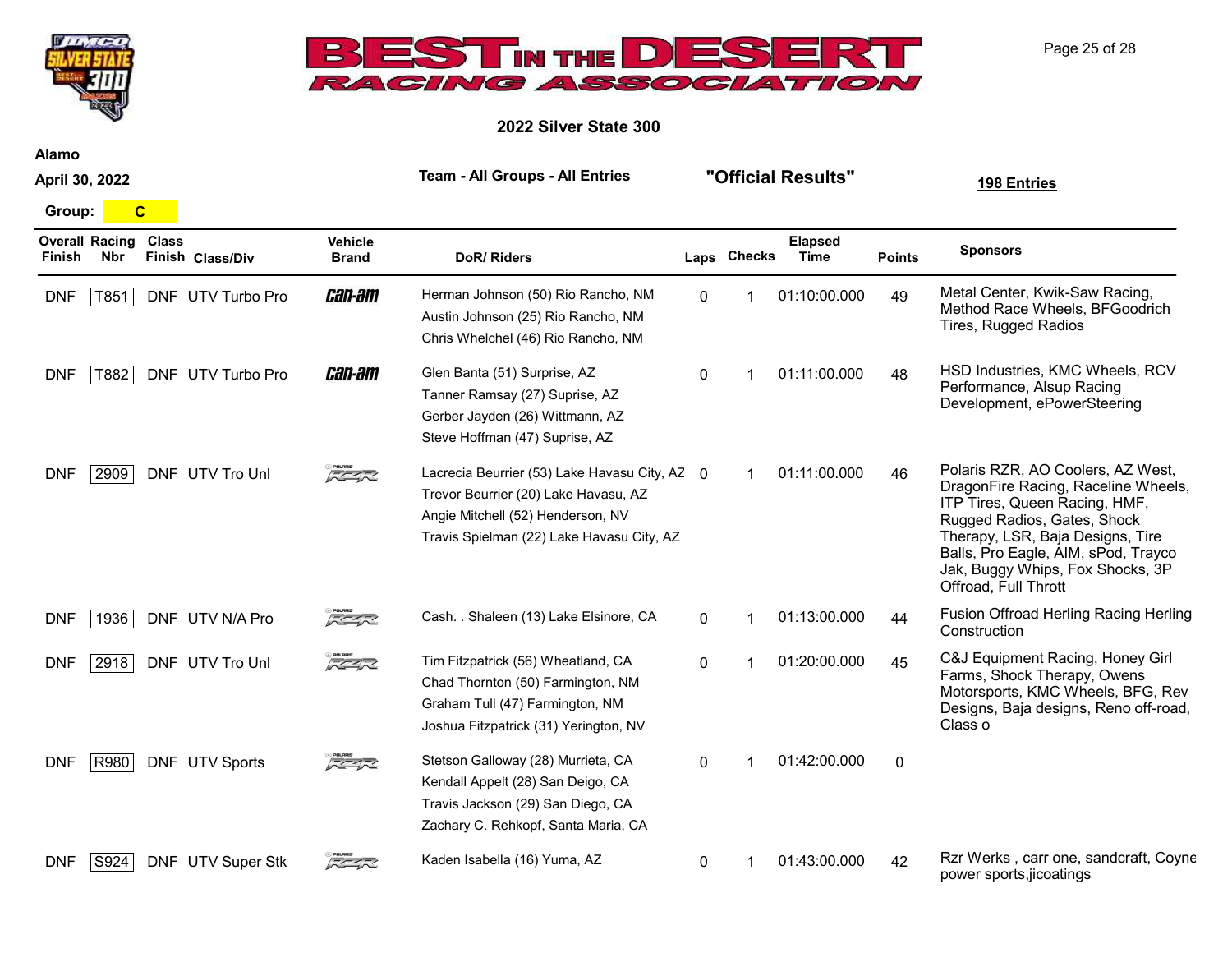



2022 Silver State 300

Alamo

April 30, 2022

Group: C

| <b>Finish</b> | <b>Overall Racing</b><br>Nbr | <b>Class</b> | Finish Class/Div  | <b>Vehicle</b><br><b>Brand</b> | DoR/Riders                                                                                                                                  |              | Laps Checks | <b>Elapsed</b><br><b>Time</b> | <b>Points</b> | <b>Sponsors</b>                                                                                                                                                                                                   |
|---------------|------------------------------|--------------|-------------------|--------------------------------|---------------------------------------------------------------------------------------------------------------------------------------------|--------------|-------------|-------------------------------|---------------|-------------------------------------------------------------------------------------------------------------------------------------------------------------------------------------------------------------------|
| <b>DNF</b>    | T995                         |              | DNF UTV Turbo Pro | <i>can-am</i>                  | Colton Gubler (27) Henderson, NV<br>Ashley Antill (26) Las Vegas, NV                                                                        | 0            |             | 01:48:00.000                  | 47            | G&G Motorsports, BC Clothing, TR<br>Beadlocks, Dirt2Dunes, Toyotires,<br>Optima Batteries, Flowvision                                                                                                             |
| <b>DNF</b>    | T922                         |              | DNF UTV Turbo Pro | <i>can-am</i>                  | Bernie Gomez (59) Huntsville, AL<br>Fernando Flores (40) Ensenada, BC<br>Mark Barnett (51) Chula Vista, CA                                  | $\Omega$     |             | 01:49:00.000                  | 46            | <b>Quantum Racing</b>                                                                                                                                                                                             |
| <b>DNF</b>    | 1951                         |              | DNF UTV N/A Pro   | 医全球                            | Mike Podratz (52) Winchester, CA<br>Damian Bermudez (29) Brawley, CA                                                                        | $\mathbf{0}$ |             | 02:07:00.000                  | 43            | Method, Burn Fuel, SC Coatings<br>Corporation, Energy Coil, Torco USA,<br>ORW Temecula, Alltech Motorsports,<br>Elite Raceworks, Cryoheat, West<br><b>Coast Tireballs</b>                                         |
| <b>DNF</b>    | T927                         |              | DNF UTV Turbo Pro | <i>can-am</i>                  | Justin Smith (51) Wittman, AZ<br>Jason Smith (48) Peoria, AZ                                                                                | 0            |             | 02:13:00.000                  | 45            | Shock Therapy, Method Wheels,<br>Tensor Tires, ZRP, PRP, Speed Strap,<br>PCI, Baja Designs, Queen Racing,<br><b>Streamline Brakes</b>                                                                             |
| <b>DNF</b>    | S970                         |              | DNF UTV Super Stk | <i>can-am</i>                  | Jacob Zuccone (17) Clark, CO<br>Brook Lynn Deman (19) Las Vegas, NV                                                                         | 0            |             | 02:18:00.000                  | 41            | Evolution Powersports, Shock<br>Therapy, Motul, S3 Powersports,<br>Jeffries Performance, Moto Race Tire,<br>KMC Wheels, HPR, Rugged Radios,<br>Baja Designs, Tatum UTV, LG<br>Creative, Impact, Pro Eagle, Can-Am |
| <b>DNF</b>    | T925                         |              | DNF UTV Turbo Pro | <i>can-am</i>                  | James Moore (40) Farmington, NM<br>Jerry Edgar (42) Farmington, NM<br>Krysten . Moore (34) Farmington, NM<br>Tj Brixner (44) Bloomfield, NM | $\mathbf{0}$ | $\Omega$    | 00:00:00.000                  | 30            | 2Dukes Tool Sales, MRT, Rugged<br>Radios, RCV, Fun Center                                                                                                                                                         |
| <b>DNF</b>    | 2975                         |              | DNF UTV Tro Unl   | <i>can-am</i>                  | Travis Zollinger (46) Logan, UT                                                                                                             | 0            | U           | 00:00:00.000                  | 30            | Zollinger Racing Products, Gladiator<br>Tires, FK Rod Ends, K&T<br>Performance, HCR, Gforce<br>Technologies, Warn, Rebel Style<br>Kustoms, Logan Coach, Hansen<br>Performance                                     |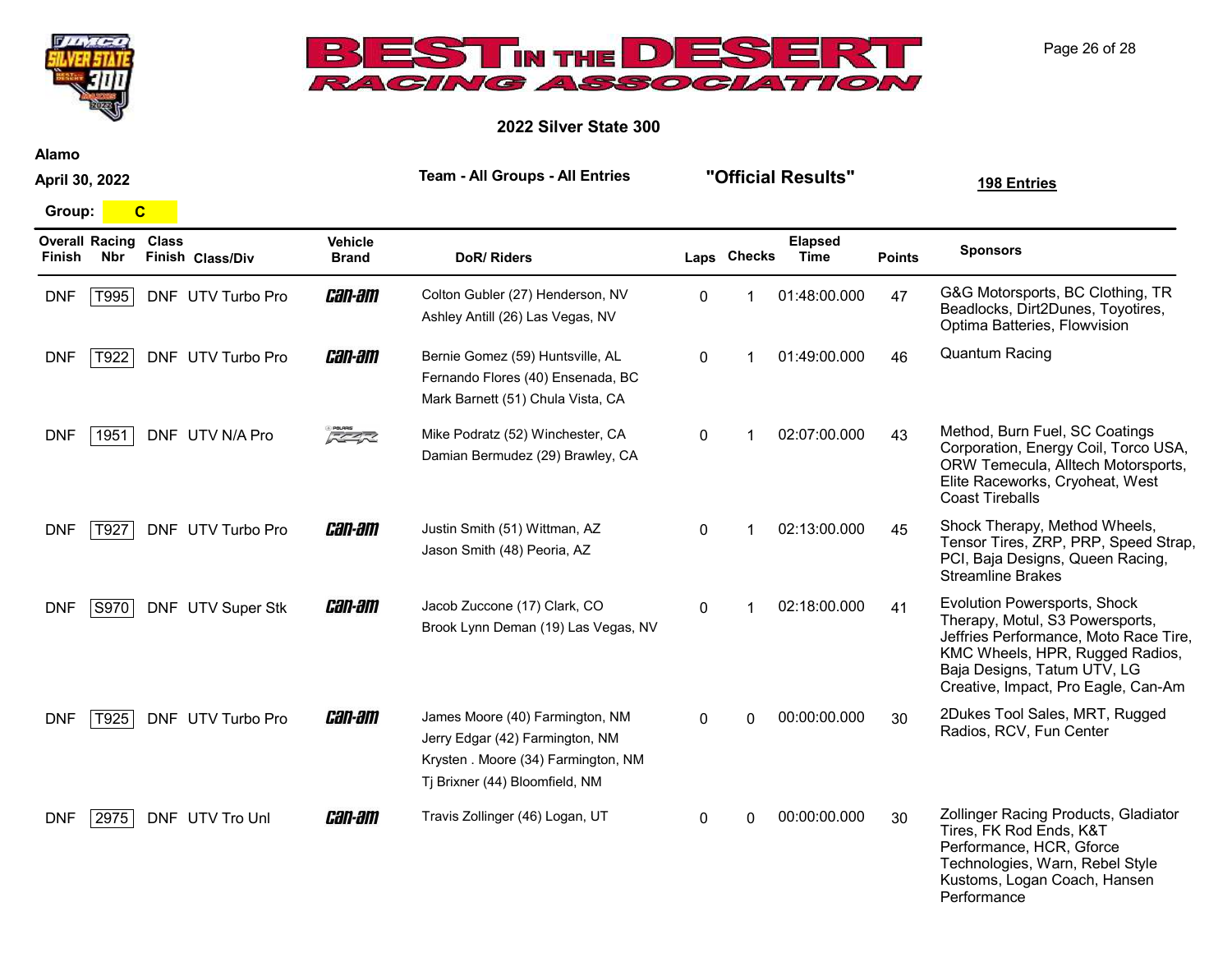



2022 Silver State 300

Alamo

April 30, 2022

Group: C

| Finish     | <b>Overall Racing</b><br><b>Nbr</b> | <b>Class</b> | Finish Class/Div  | <b>Vehicle</b><br><b>Brand</b> | <b>DoR/Riders</b>                                                                                                                               |              | Laps Checks  | <b>Elapsed</b><br><b>Time</b> | <b>Points</b> | <b>Sponsors</b>                                                                                                                                                                                                                                                                    |
|------------|-------------------------------------|--------------|-------------------|--------------------------------|-------------------------------------------------------------------------------------------------------------------------------------------------|--------------|--------------|-------------------------------|---------------|------------------------------------------------------------------------------------------------------------------------------------------------------------------------------------------------------------------------------------------------------------------------------------|
| <b>DNF</b> | 2904                                |              | DNF UTV Tro Unl   | <i>can-am</i>                  | Jesse Silva (30) Alpine, UT<br>Geoff Barnes (36) Richfield, UT                                                                                  | 0            | 0            | 00:00:00.000                  | 30            |                                                                                                                                                                                                                                                                                    |
| <b>DNF</b> | 1850                                |              | DNF UTV N/A Pro   | 大全学区                           | Michael . Pascarella (35) Ridgecrest, CA<br>Rick Christman (27) Wenatchee, WA<br>Dan Moody (58) Barstow, CA<br>Dennis Wagoner (48) Hesperia, CA | 0            | 0            | 00:00:00.000                  | 30            | @polarisrzr @redcowracing Cognito<br>Motorsports TRINITY Racing<br>@competitionled @ruggedradios<br>@5150whips @methodracewheels<br>@tensortire @garageproductsbushings<br>@demonpowersports<br>@warfightermade @bombshellgear<br>@tufftrailgear @kwi_clutching<br>@dynojetresearc |
| <b>DNF</b> | T989                                |              | DNF UTV Turbo Pro | <i>can-am</i>                  | Tim Fields (54) Ojai, CA<br>John Mcmurrin (37) Lakeside, CA                                                                                     | $\Omega$     | <sup>0</sup> | 00:00:00.000                  | 30            | Extreme Performance, Fortin Racing,<br>ZRP, Tensor Tires, Method Wheels,<br>KWI Clutching, Fields Consulting                                                                                                                                                                       |
| <b>DNF</b> | 2984                                |              | DNF UTV Tro Unl   | 反革命                            | Randy. Jelleff (58) Beaverton, OR<br>Joe Odermatt (29) Beaverton, OR<br>Taylor Wood (35) San Luis Obispo, CA                                    | $\mathbf{0}$ | $\Omega$     | 00:00:00.000                  | 30            | MRT, Highlifter, Polaris, Atvonics,<br>Muscle Wheel, FK Rod Ends, Maxxim<br>Oils, Sparko, Lincoln Electric,                                                                                                                                                                        |
| <b>DNF</b> | T805                                |              | DNF UTV Turbo Pro | 医生长                            | Jesse Nelson, Paso Robles, CA<br>Dustin Boeddeker (30) Paso Robles, CA                                                                          | $\mathbf{0}$ | <sup>0</sup> | 00:00:00.000                  | 30            | 4WP Toste co 805 Fox Method Rigid<br>Sparco XTravel VP Racing Awthentik<br>BF Goodrich Maxima Swtichpros EVP<br>Fire Power ZRP Troy Lee Designs San<br>Diego Powder Coat Atlas Animal<br>Rescue                                                                                    |
| <b>DNF</b> | 2997                                |              | DNF UTV Tro Unl   | <b>REAR</b>                    | Mike Deley (43) Manifee, CA<br>Chris Navarro (39) Whittier, CA                                                                                  | $\mathbf{0}$ | <sup>0</sup> | 00:00:00.000                  | 30            | RMG, Polaris, GBC Tires, Caltime<br>Metals, Inc., Dyno Jet, Method, VP<br>Fuels, Walker Evans, SDI, RCV, Baja<br>Designs, PRP, PCI, & Impact                                                                                                                                       |

Page 27 of 28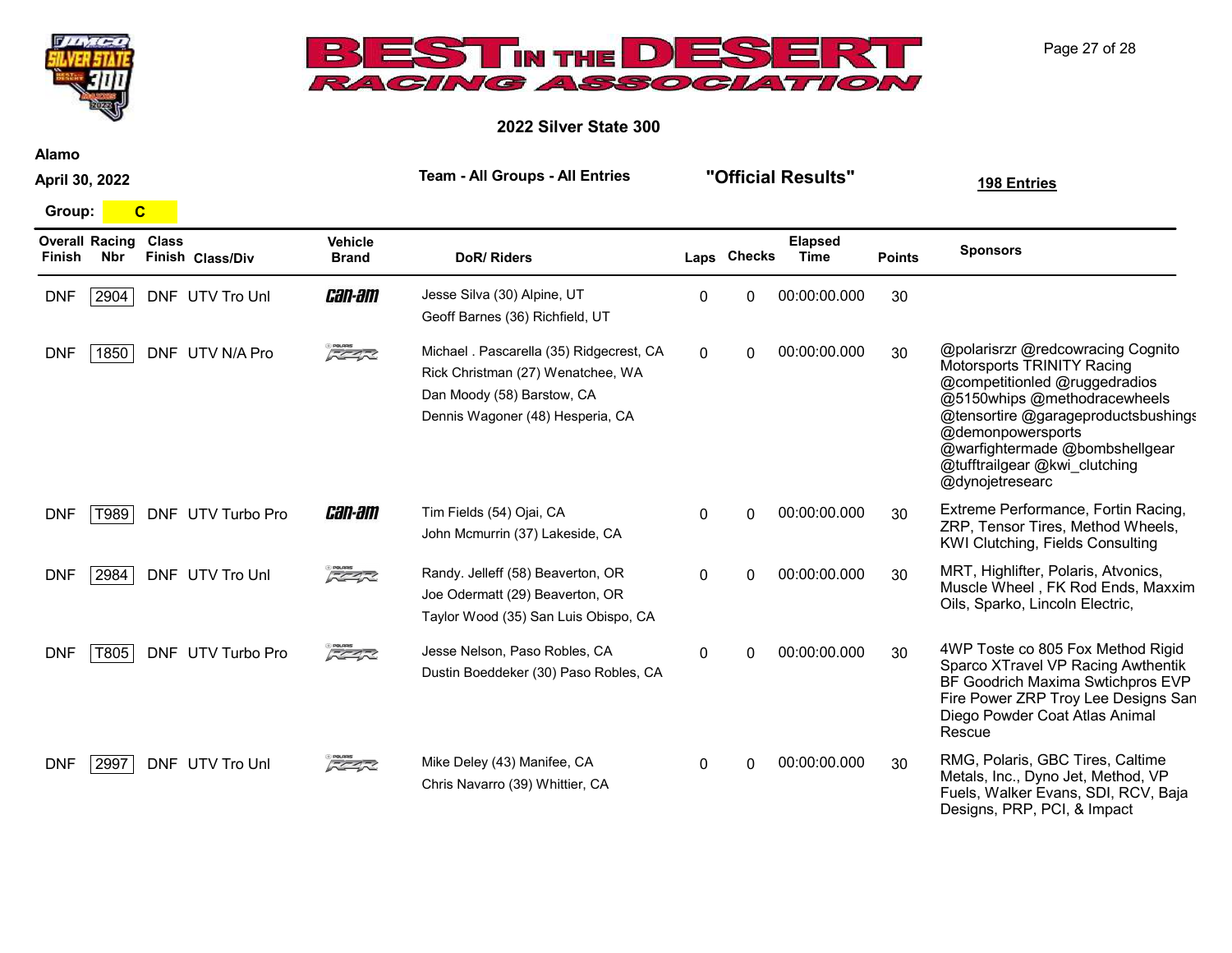| $\sqrt{5}$                                                                               | ESTIN THE DESER<br>RACING ASSOCIATION        | Page 28 of 28                  |                                  |
|------------------------------------------------------------------------------------------|----------------------------------------------|--------------------------------|----------------------------------|
|                                                                                          |                                              | 2022 Silver State 300          |                                  |
| <b>Alamo</b>                                                                             | <b>Team - All Groups - All Entries</b>       |                                |                                  |
| April 30, 2022                                                                           |                                              | "Official Results"             | 198 Entries                      |
| $\mathbf{C}$<br>Group:                                                                   |                                              |                                |                                  |
| <b>Overall Racing</b><br><b>Class</b><br>Finish Class/Div<br><b>Nbr</b><br><b>Finish</b> | <b>Vehicle</b><br>DoR/Riders<br><b>Brand</b> | Elapsed<br>Laps Checks<br>Time | <b>Sponsors</b><br><b>Points</b> |

| 1958<br><b>DNF</b> | DNF UTV N/A Pro   | POLARIS<br><b>スクイズ</b> | George Felix (65) Dickinson, TX<br>Felipe Santoyo (55) Houston, TX | 0 | 00:00:00.000 | 30 | Polaris RZR, H-Town Performance<br>Polaris Industries, Double E Racing<br><b>MRT Tires JSR Performance Trinity</b><br><b>Exhaust Cryoheat RCV Performance</b><br>Lean Machine PolyCoat Systems, Inc.<br>Lined Transport Sales & Leasing |
|--------------------|-------------------|------------------------|--------------------------------------------------------------------|---|--------------|----|-----------------------------------------------------------------------------------------------------------------------------------------------------------------------------------------------------------------------------------------|
| DNF<br>T944        | DNF UTV Turbo Pro | <i>can-am</i>          | Phil Blurton (35) Auburn, CA<br>Beau Judge (45) Rocklin, CA        | 0 | 00:00:00.000 | 30 | No Limit RD, Can Am, BFGoodrich,<br>XPS, Monster Energy, Superior<br>Powder Coating, Monster Seal, Factory<br>UTV, Vision Wheel, Discount Tire,<br>Union Graphic, Sparco, AIM,<br><b>RvTravelWorld</b>                                  |

## Group: <mark>D</mark>

| <b>Overall Racing</b><br><b>Nbr</b><br>Finish | Class      | Finish Class/Div | <b>Vehicle</b><br><b>Brand</b> | DoR/Riders                                                                                                                                      |              | Laps Checks | <b>Elapsed</b><br>Time | <b>Points</b> | <b>Sponsors</b>                                                                                |
|-----------------------------------------------|------------|------------------|--------------------------------|-------------------------------------------------------------------------------------------------------------------------------------------------|--------------|-------------|------------------------|---------------|------------------------------------------------------------------------------------------------|
| 1714                                          |            | JS Cup           | Jeepspeed                      | Scott Biehl (50) Yorba Linda, CA<br>Travis Fletcher (45) Santa Ana, CA<br>Jacob Biehl (9) Yorba Linda, CA<br>Leafar Delgado, San Diego, CA      |              | 4           | 07:14:07.731           | 78            | SRP, Inc. Rogers, Clem & Company,<br>PCI, RDE, Signpros, Copper Still<br><b>Distillery</b>     |
| 1719<br><b>DNF</b>                            |            | DNF JS Cup       | Jeepspeed                      | Chris Nissley (44) Lake Elsinore, CA                                                                                                            | $\mathbf{0}$ | $\Omega$    | 00:00:00.000           | 30            | Fluid Flow Performance, NRT<br>Autosports, JE Reel Driveline,<br>RockJock4x4, Justice Brothers |
| 3769<br>DNF                                   | <b>DNF</b> | <b>JS Outlaw</b> | <i><b>Jeepspeed</b></i>        | Jerry Simonson (54) Lake Havasu, AZ<br>Chris Mortensen (39) Lake Havasu, AZ<br>Stan Pier (72) Lake Havasu, AZ<br>Alex Littleboy (30) Graham, VA | $\Omega$     | 0           | 00:00:00.000           | 30            | Green City Heating and Air<br>Conditioning, The Bunker Bar                                     |